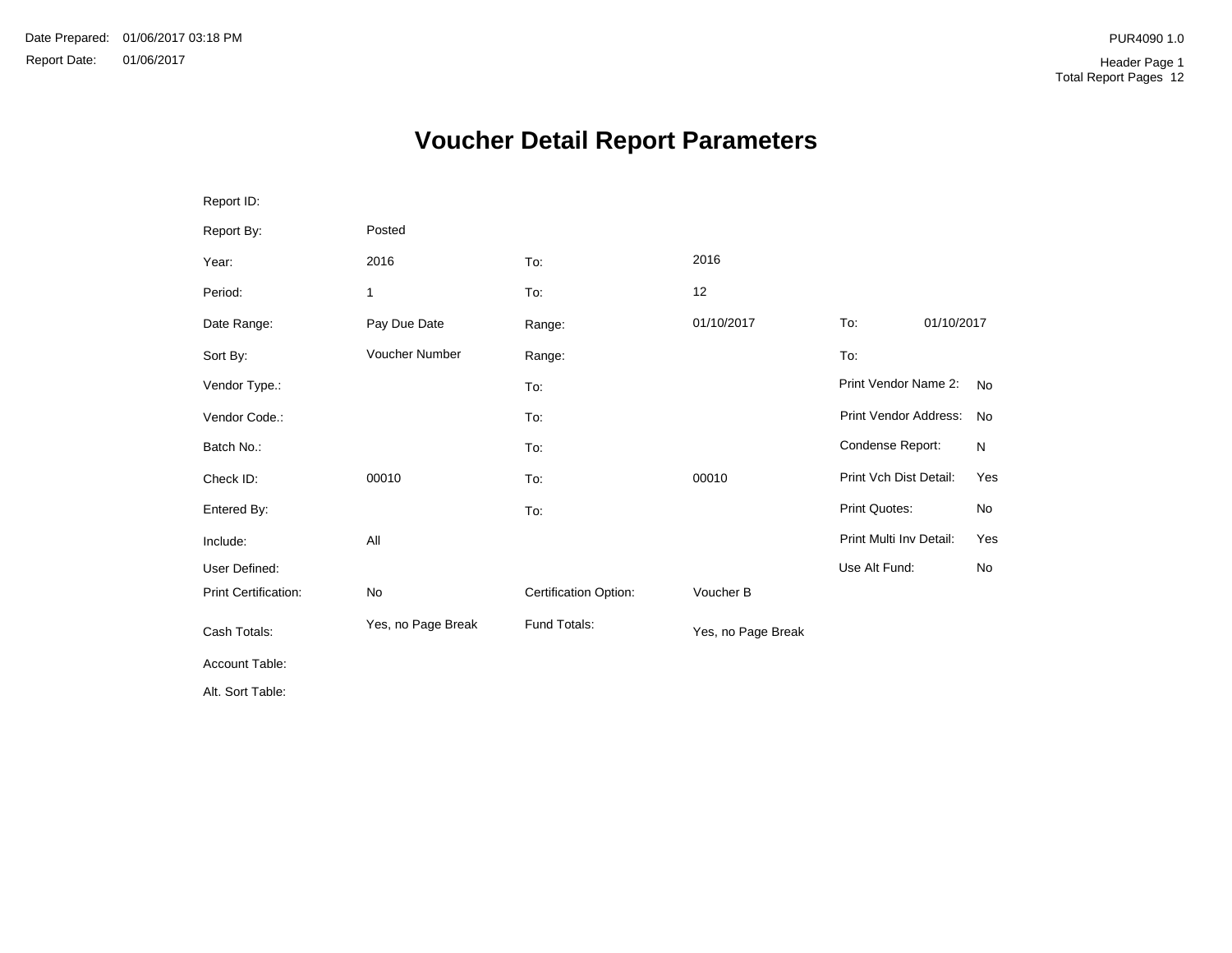Report Date: 01/06/2017

### **TOWN OF OSSINING**

## **Voucher Detail Report**

Prepared By: DALE Page 1 of 12

| Voucher No.                                | <b>Stub-Description</b>                          |                                                      |                                                    | <b>Vendor Code</b>       |                          | <b>Vendor Name</b>   |                                  |                                                  | Voucher Amt.           |                                        | Pay Due           | Approved                          |
|--------------------------------------------|--------------------------------------------------|------------------------------------------------------|----------------------------------------------------|--------------------------|--------------------------|----------------------|----------------------------------|--------------------------------------------------|------------------------|----------------------------------------|-------------------|-----------------------------------|
| <b>Voucher Date</b><br><b>Invoice Date</b> | <b>Batch</b><br><b>Invoice No.</b>               | Req. No.<br><b>Recur Months</b>                      | Req. Date<br><b>Refund Year</b>                    | PO No.<br><b>Taxable</b> | PO Date<br><b>Ref No</b> |                      | Ordered By<br><b>Approved By</b> | <b>Fisc Year Check ID</b><br>Period Contract No. |                        | <b>Check No. Check Date</b><br>Disc. % | Non Disc.         | <b>Cash Account</b><br>Disc. Amt. |
| 20162612                                   |                                                  | LG NOTICE PRLIM BUDGET/LL 9 OF 2016                  |                                                    | 0000070030               |                          | THE GAZETTE          |                                  |                                                  | 60.80                  |                                        | 01/10/2017        |                                   |
| 12/29/2016                                 |                                                  |                                                      |                                                    |                          |                          |                      |                                  | 2016 00010                                       |                        |                                        |                   | 0200.0000.0000                    |
| 11/30/2016                                 | 48366/48384                                      |                                                      |                                                    |                          |                          |                      |                                  | 12                                               |                        | 0.00                                   | 0.00              | 0.00                              |
| <b>Detail Item</b><br>1                    | <b>Item Description</b>                          | LG NOTICE PRLIM BUDGET/LL 9 OF 2016                  |                                                    |                          | Taxable                  |                      | <b>Quantity Unit</b><br>$\Omega$ | <b>Unit Cost</b><br>0.0000                       | Ext. Cost<br>60.80     | Disc. %<br>0.00                        | Non Disc.<br>0.00 | Disc. Amt.<br>0.00                |
|                                            | <b>Account No.</b><br>010.1410.0466              |                                                      | <b>Account Description</b><br><b>LEGAL NOTICES</b> |                          | <b>Note</b>              |                      |                                  |                                                  |                        | <b>Percent</b><br>100.00               |                   | Amount<br>60.80                   |
| 20162613                                   |                                                  | ALARM PHONES FOR OUR LIFT STATIONS                   |                                                    | 0000220156               |                          | <b>VERIZON</b>       |                                  |                                                  | 241.14                 |                                        | 01/10/2017        |                                   |
| 01/03/2017                                 |                                                  |                                                      |                                                    |                          |                          |                      |                                  | 2016 00010                                       |                        |                                        |                   | 0200.0000.0000                    |
|                                            |                                                  |                                                      |                                                    |                          |                          |                      |                                  | 12                                               |                        | 0.00                                   | 0.00              | 0.00                              |
| <b>Multi Inv Num</b>                       |                                                  | <b>Multi Inv Date</b>                                |                                                    | Multi Inv Amt.           |                          |                      | <b>Multi Inv Stub Desc</b>       |                                                  |                        |                                        |                   |                                   |
| 9149238252                                 |                                                  | 12/22/2016                                           |                                                    | 30.57                    | <b>FOXHILL</b>           |                      |                                  |                                                  |                        |                                        |                   |                                   |
| 9149238065                                 |                                                  | 12/22/2016                                           |                                                    | 30.57                    |                          | <b>FAWN CT</b>       |                                  |                                                  |                        |                                        |                   |                                   |
| 9149239676                                 |                                                  | 12/22/2016                                           |                                                    | 29.85                    |                          | <b>WHITETAIL CIR</b> |                                  |                                                  |                        |                                        |                   |                                   |
| 9149239718                                 |                                                  | 12/22/2016                                           |                                                    | 30.58                    |                          | PARKER BALE          |                                  |                                                  |                        |                                        |                   |                                   |
| 9149233926                                 |                                                  | 12/22/2016                                           |                                                    | 29.87                    | S-TURN                   |                      |                                  |                                                  |                        |                                        |                   |                                   |
| 9149238472                                 |                                                  | 12/22/2016                                           |                                                    | 29.56                    |                          | <b>MYSTIC PT</b>     |                                  |                                                  |                        |                                        |                   |                                   |
| 9149230831                                 |                                                  | 12/22/2016                                           |                                                    | 29.56                    | OBCC                     |                      |                                  |                                                  |                        |                                        |                   |                                   |
| 9149418214                                 |                                                  | 12/13/2016                                           |                                                    | 30.58                    |                          | <b>CEDAR LANE</b>    |                                  |                                                  |                        |                                        |                   |                                   |
| <b>Detail Item</b><br>$\mathbf{1}$         | <b>Item Description</b>                          | ALARM PHONES FOR OUR LIFT STATIONS-FOXHILL, FAWN     |                                                    |                          | <b>Taxable</b>           |                      | <b>Quantity Unit</b>             | <b>Unit Cost</b><br>0.0000                       | Ext. Cost<br>90.99     | Disc. %<br>0.00                        | Non Disc.<br>0.00 | Disc. Amt.<br>0.00                |
|                                            | CT, WHITETAIL CIR.                               |                                                      |                                                    |                          |                          |                      |                                  |                                                  |                        |                                        |                   |                                   |
|                                            | <b>Account No.</b>                               |                                                      | <b>Account Description</b><br><b>TELEPHONE</b>     |                          | <b>Note</b>              |                      |                                  |                                                  |                        | Percent<br>100.00                      |                   | Amount<br>90.99                   |
|                                            | 045.8120.0406                                    |                                                      |                                                    |                          |                          |                      |                                  |                                                  |                        |                                        |                   |                                   |
| <b>Detail Item</b><br>$\overline{2}$       | <b>Item Description</b><br>TURN, MYSTIC PT.      | ALARM PHONES FOR OUR LIFT STATIONS-PARKER BALE, S-   |                                                    |                          | Taxable                  |                      | <b>Quantity Unit</b><br>$\Omega$ | <b>Unit Cost</b><br>0.0000                       | Ext. Cost<br>90.01     | Disc. %<br>0.00                        | Non Disc.<br>0.00 | Disc. Amt.<br>0.00                |
|                                            | <b>Account No.</b><br>045.8120.0406              |                                                      | <b>Account Description</b><br><b>TELEPHONE</b>     |                          | <b>Note</b>              |                      |                                  |                                                  |                        | Percent<br>100.00                      |                   | Amount<br>90.01                   |
| <b>Detail Item</b>                         | <b>Item Description</b>                          |                                                      |                                                    |                          | Taxable                  |                      | <b>Quantity Unit</b>             | <b>Unit Cost</b>                                 | Ext. Cost              | Disc. %                                | Non Disc.         | Disc. Amt.                        |
| 3                                          | <b>LANE PARK</b>                                 | ALARM PHONES FOR OUR LIFT STATIONS-OBCC, CEDAR       |                                                    |                          |                          |                      |                                  | 0.0000                                           | 60.14                  | 0.00                                   | 0.00              | 0.00                              |
|                                            | <b>Account No.</b><br>010.7112.0406              |                                                      | <b>Account Description</b><br><b>TELEPHONE</b>     |                          | <b>Note</b>              |                      |                                  |                                                  |                        | <b>Percent</b><br>100.00               |                   | Amount<br>60.14                   |
| 20162614                                   | BULK SALT 147.01 TONS                            |                                                      |                                                    | 0000010125               |                          |                      | ATLANTIC SALT, INC.              |                                                  | 10,386.26              |                                        | 01/10/2017        |                                   |
| 01/03/2017                                 |                                                  |                                                      |                                                    |                          |                          |                      |                                  | 2016 00010                                       |                        |                                        |                   | 0200.0000.0000                    |
| 12/23/2016                                 | 062504                                           |                                                      |                                                    |                          |                          |                      |                                  | 12                                               |                        | 0.00                                   | 0.00              | 0.00                              |
| <b>Detail Item</b><br>1                    | <b>Item Description</b><br>BULK SALT 147.01 TONS |                                                      |                                                    |                          | Taxable                  |                      | <b>Quantity Unit</b>             | <b>Unit Cost</b><br>0.0000                       | Ext. Cost<br>10,386.26 | Disc. %<br>0.00                        | Non Disc.<br>0.00 | Disc. Amt.<br>0.00                |
|                                            | <b>Account No.</b><br>031.5142.0450              |                                                      | <b>Account Description</b><br>SALT                 |                          | <b>Note</b>              |                      |                                  |                                                  |                        | <b>Percent</b><br>100.00               |                   | Amount<br>10,386.26               |
| 20162615                                   |                                                  | MYSTIC POINTE LIFT STATION NATURAL GAS FC 0000030001 |                                                    |                          |                          | CON EDISON           |                                  |                                                  | 37.74                  |                                        | 01/10/2017        |                                   |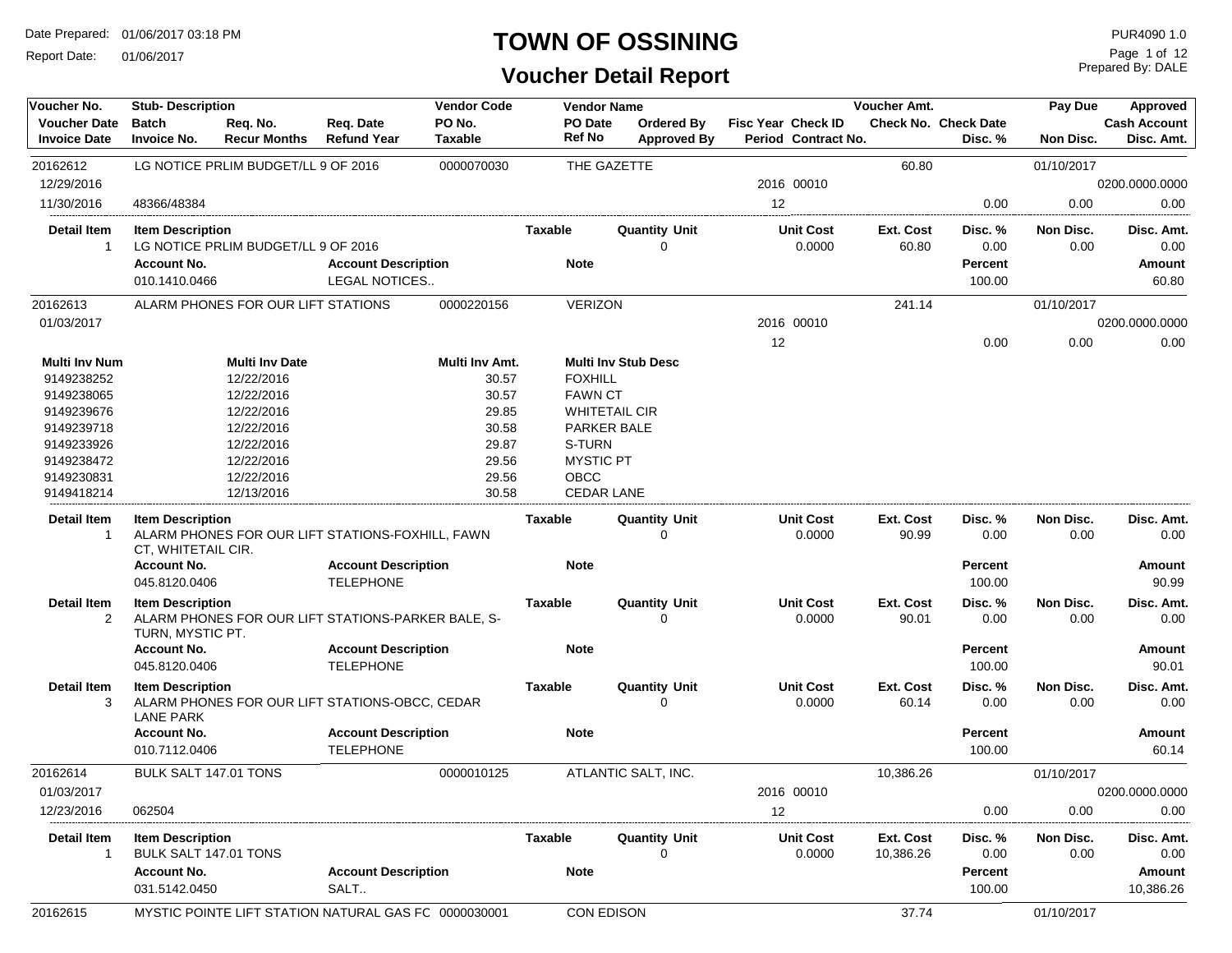Report Date: 01/06/2017

### **TOWN OF OSSINING** PURA090 1.0

## **Voucher Detail Report**

Prepared By: DALE Page 2 of 12

| Voucher No.                                | <b>Stub-Description</b>                           |                                                                             |                                                      | <b>Vendor Code</b>                      |                          | <b>Vendor Name</b> |                                                                                        |    |                                           | Voucher Amt.               |                                 | Pay Due           | Approved                          |
|--------------------------------------------|---------------------------------------------------|-----------------------------------------------------------------------------|------------------------------------------------------|-----------------------------------------|--------------------------|--------------------|----------------------------------------------------------------------------------------|----|-------------------------------------------|----------------------------|---------------------------------|-------------------|-----------------------------------|
| <b>Voucher Date</b><br><b>Invoice Date</b> | <b>Batch</b><br><b>Invoice No.</b>                | Req. No.<br><b>Recur Months</b>                                             | Req. Date<br><b>Refund Year</b>                      | PO No.<br><b>Taxable</b>                | PO Date<br><b>Ref No</b> |                    | Ordered By<br><b>Approved By</b>                                                       |    | Fisc Year Check ID<br>Period Contract No. |                            | Check No. Check Date<br>Disc. % | <b>Non Disc.</b>  | <b>Cash Account</b><br>Disc. Amt. |
| 20162615                                   |                                                   |                                                                             | MYSTIC POINTE LIFT STATION NATURAL GAS FC 0000030001 |                                         |                          | <b>CON EDISON</b>  |                                                                                        |    |                                           |                            |                                 |                   |                                   |
| 01/03/2017                                 |                                                   |                                                                             |                                                      |                                         |                          |                    |                                                                                        |    | 2016 00010                                |                            |                                 |                   | 0200.0000.0000                    |
| 12/28/2016                                 | 590917177545002                                   |                                                                             |                                                      |                                         |                          |                    |                                                                                        | 12 |                                           |                            | 0.00                            | 0.00              | 0.00                              |
| <b>Detail Item</b><br>-1                   | <b>Item Description</b><br><b>GENERATOR</b>       |                                                                             | MYSTIC POINTE LIFT STATION NATURAL GAS FOR           |                                         | Taxable                  |                    | <b>Quantity Unit</b><br>$\Omega$                                                       |    | <b>Unit Cost</b><br>0.0000                | Ext. Cost<br>37.74         | Disc. %<br>0.00                 | Non Disc.<br>0.00 | Disc. Amt.<br>0.00                |
|                                            | <b>Account No.</b><br>045.8120.0409               |                                                                             | <b>Account Description</b><br><b>ELECTRICITY</b>     |                                         | <b>Note</b>              |                    |                                                                                        |    |                                           |                            | <b>Percent</b><br>100.00        |                   | Amount<br>37.74                   |
| 20162616                                   |                                                   |                                                                             | JOHN ORLANDO UNIFORM ALLOWANCE - BOOTS 0000700731    |                                         |                          |                    | ORLANDO, JOHN                                                                          |    |                                           | 401.41                     |                                 | 01/10/2017        |                                   |
| 01/03/2017                                 |                                                   |                                                                             |                                                      |                                         |                          |                    |                                                                                        |    | 2016 00010                                |                            |                                 |                   | 0200.0000.0000                    |
| 12/23/2016                                 | 01/03/2017                                        |                                                                             |                                                      |                                         |                          |                    |                                                                                        | 12 |                                           |                            | 0.00                            | 0.00              | 0.00                              |
| <b>Detail Item</b><br>$\mathbf{1}$         | <b>Item Description</b><br><b>ETC</b>             |                                                                             | JOHN ORLANDO UNIFORM ALLOWANCE - BOOTS, SHIRTS,      |                                         | <b>Taxable</b>           |                    | <b>Quantity Unit</b><br>$\Omega$                                                       |    | <b>Unit Cost</b><br>0.0000                | <b>Ext. Cost</b><br>401.41 | Disc. %<br>0.00                 | Non Disc.<br>0.00 | Disc. Amt.<br>0.00                |
|                                            | <b>Account No.</b>                                |                                                                             | <b>Account Description</b>                           |                                         | <b>Note</b>              |                    |                                                                                        |    |                                           |                            | <b>Percent</b>                  |                   | Amount                            |
|                                            | 031.5140.0416                                     |                                                                             | UNIFORMS                                             |                                         |                          |                    |                                                                                        |    |                                           |                            | 100.00                          |                   | 401.41                            |
| 20162617                                   |                                                   |                                                                             | POSTAGE STAMPS (PLEASE RETURN CHECK TO 0000150100    |                                         |                          |                    | O'CONNOR, MICHAEL G                                                                    |    |                                           | 18.80                      |                                 | 01/10/2017        |                                   |
| 01/03/2017                                 |                                                   |                                                                             |                                                      |                                         |                          |                    |                                                                                        |    | 2016 00010                                |                            |                                 |                   | 0200.0000.0000                    |
| 01/03/2017                                 | 84051050037-1                                     |                                                                             |                                                      |                                         |                          |                    |                                                                                        | 12 |                                           |                            | 0.00                            | 0.00              | 0.00                              |
| <b>Detail Item</b><br>-1                   | PETTY CASH)                                       | <b>Item Description</b><br>POSTAGE STAMPS (PLEASE RETURN CHECK TO REPLENISH |                                                      |                                         | <b>Taxable</b>           |                    | <b>Quantity Unit</b><br>0                                                              |    | <b>Unit Cost</b><br>0.0000                | Ext. Cost<br>18.80         | Disc. %<br>0.00                 | Non Disc.<br>0.00 | Disc. Amt.<br>0.00                |
|                                            | <b>Account No.</b>                                |                                                                             | <b>Account Description</b>                           |                                         | <b>Note</b>              |                    |                                                                                        |    |                                           |                            | <b>Percent</b>                  |                   | Amount                            |
|                                            | 031.5010.0436                                     |                                                                             | POSTAGE                                              |                                         |                          |                    |                                                                                        |    |                                           |                            | 100.00                          |                   | 18.80                             |
| 20162618                                   | <b>MAILBOX REPAIRS</b>                            |                                                                             |                                                      | 0000130027                              |                          |                    | MELROSE LUMBER CO., INC.                                                               |    |                                           | 63.87                      |                                 | 01/10/2017        |                                   |
| 01/03/2017                                 |                                                   |                                                                             |                                                      |                                         |                          |                    |                                                                                        |    | 2016 00010                                |                            |                                 |                   | 0200.0000.0000                    |
|                                            |                                                   |                                                                             |                                                      |                                         |                          |                    |                                                                                        | 12 |                                           |                            | 0.00                            | 0.00              | 0.00                              |
| <b>Multi Inv Num</b><br>D234732<br>D234715 |                                                   | <b>Multi Inv Date</b><br>12/28/2016<br>12/28/2016                           |                                                      | <b>Multi Inv Amt.</b><br>38.23<br>25.64 |                          |                    | <b>Multi Inv Stub Desc</b><br><b>MAILBOX PARTS NUMBERS ETC</b><br><b>MAILBOX PARTS</b> |    |                                           |                            |                                 |                   |                                   |
|                                            |                                                   |                                                                             |                                                      |                                         |                          |                    |                                                                                        |    |                                           |                            |                                 |                   |                                   |
| Detail Item<br>-1                          | <b>Item Description</b><br><b>MAILBOX REPAIRS</b> |                                                                             |                                                      |                                         | <b>Taxable</b>           |                    | <b>Quantity Unit</b><br>$\Omega$                                                       |    | <b>Unit Cost</b><br>0.0000                | Ext. Cost<br>25.64         | Disc. %<br>0.00                 | Non Disc.<br>0.00 | Disc. Amt.<br>0.00                |
|                                            | <b>Account No.</b><br>031.5110.0419               |                                                                             | <b>Account Description</b><br>MAINT./REPAIR          |                                         | <b>Note</b>              |                    |                                                                                        |    |                                           |                            | Percent<br>100.00               |                   | Amount<br>25.64                   |
| <b>Detail Item</b><br>2                    | <b>Item Description</b><br><b>MAILBOX REPAIRS</b> |                                                                             |                                                      |                                         | <b>Taxable</b>           |                    | <b>Quantity Unit</b><br>$\Omega$                                                       |    | <b>Unit Cost</b><br>0.0000                | Ext. Cost<br>38.23         | Disc. %<br>0.00                 | Non Disc.<br>0.00 | Disc. Amt.<br>0.00                |
|                                            | <b>Account No.</b><br>031.5110.0419               |                                                                             | <b>Account Description</b><br>MAINT./REPAIR          |                                         | <b>Note</b>              |                    |                                                                                        |    |                                           |                            | <b>Percent</b><br>100.00        |                   | Amount<br>38.23                   |
| 20162619                                   |                                                   | WATER FOR THE HIGHWAY GARAGE                                                |                                                      | 0000021461                              | <b>FUND</b>              |                    | <b>VILLAGE OF BRIARCLIFF MANOR WATER</b>                                               |    |                                           | 195.50                     |                                 | 01/10/2017        |                                   |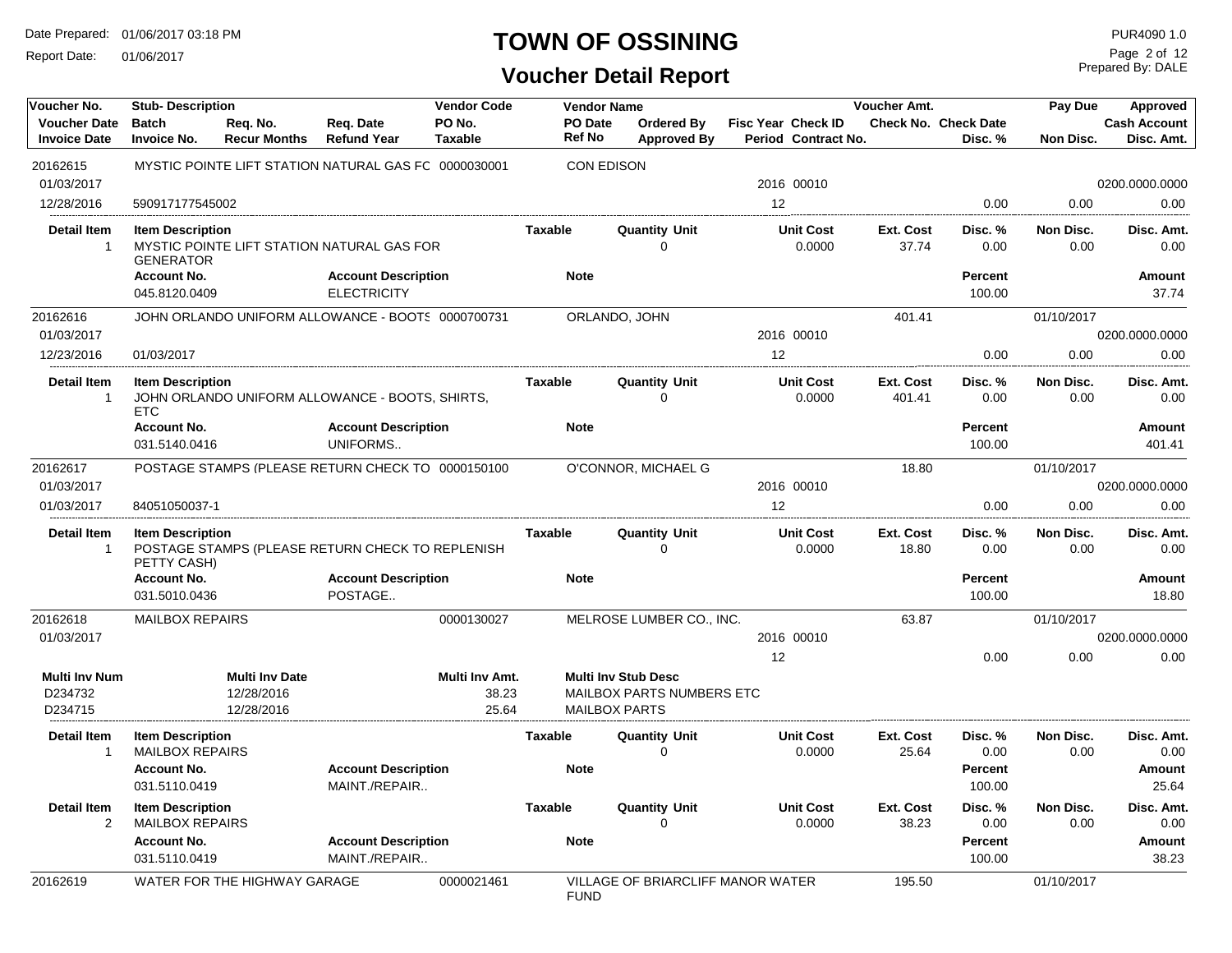Report Date: 01/06/2017

### **TOWN OF OSSINING**

## **Voucher Detail Report**

Prepared By: DALE Page 3 of 12

| Voucher No.                                | <b>Stub-Description</b>                          |                                                   |                                                     | <b>Vendor Code</b>                   |                     | <b>Vendor Name</b>                                                       |                                         | Voucher Amt.<br>Pay Due |                                           | Approved                  |                                        |                          |                                   |
|--------------------------------------------|--------------------------------------------------|---------------------------------------------------|-----------------------------------------------------|--------------------------------------|---------------------|--------------------------------------------------------------------------|-----------------------------------------|-------------------------|-------------------------------------------|---------------------------|----------------------------------------|--------------------------|-----------------------------------|
| <b>Voucher Date</b><br><b>Invoice Date</b> | <b>Batch</b><br><b>Invoice No.</b>               | Req. No.<br><b>Recur Months</b>                   | Req. Date<br><b>Refund Year</b>                     | PO No.<br>Taxable                    |                     | PO Date<br><b>Ref No</b>                                                 | <b>Ordered By</b><br><b>Approved By</b> |                         | Fisc Year Check ID<br>Period Contract No. |                           | <b>Check No. Check Date</b><br>Disc. % | Non Disc.                | <b>Cash Account</b><br>Disc. Amt. |
| 20162619                                   |                                                  | WATER FOR THE HIGHWAY GARAGE                      |                                                     | 0000021461                           |                     | <b>FUND</b>                                                              | VILLAGE OF BRIARCLIFF MANOR WATER       |                         |                                           |                           |                                        |                          |                                   |
| 01/03/2017                                 |                                                  |                                                   |                                                     |                                      |                     |                                                                          |                                         |                         | 2016 00010                                |                           |                                        |                          | 0200.0000.0000                    |
|                                            |                                                  |                                                   |                                                     |                                      |                     |                                                                          |                                         | 12                      |                                           |                           | 0.00                                   | 0.00                     | 0.00                              |
| <b>Multi Inv Num</b>                       |                                                  | <b>Multi Inv Date</b>                             |                                                     | Multi Inv Amt.                       |                     | <b>Multi Inv Stub Desc</b>                                               |                                         |                         |                                           |                           |                                        |                          |                                   |
| 20197802                                   |                                                  | 12/31/2016                                        |                                                     | 119.00                               |                     | <b>HIGHWAY GARAGE</b>                                                    |                                         |                         |                                           |                           |                                        |                          |                                   |
| 20197803                                   |                                                  | 12/31/2016                                        |                                                     | 76.50                                |                     | <b>HIGHWAY OFFICE</b>                                                    |                                         |                         |                                           |                           |                                        |                          |                                   |
| <b>Detail Item</b><br>$\mathbf{1}$         | <b>Item Description</b>                          | WATER FOR THE HIGHWAY GARAGE                      |                                                     |                                      | <b>Taxable</b>      |                                                                          | <b>Quantity Unit</b><br>$\Omega$        |                         | <b>Unit Cost</b><br>0.0000                | Ext. Cost<br>119.00       | Disc. %<br>0.00                        | Non Disc.<br>0.00        | Disc. Amt.<br>0.00                |
|                                            | <b>Account No.</b><br>031.5132.0410              |                                                   | <b>Account Description</b><br>WATER                 |                                      |                     | <b>Note</b>                                                              |                                         |                         |                                           |                           | Percent<br>100.00                      |                          | <b>Amount</b><br>119.00           |
| <b>Detail Item</b><br>2                    | <b>Item Description</b>                          | <b>WATER FOR HIGHWAY OFFICE</b>                   |                                                     |                                      | <b>Taxable</b>      |                                                                          | <b>Quantity Unit</b><br>$\Omega$        |                         | <b>Unit Cost</b><br>0.0000                | Ext. Cost<br>76.50        | Disc. %<br>0.00                        | <b>Non Disc.</b><br>0.00 | Disc. Amt.<br>0.00                |
|                                            | <b>Account No.</b>                               |                                                   | <b>Account Description</b>                          |                                      |                     | <b>Note</b>                                                              |                                         |                         |                                           |                           | Percent                                |                          | <b>Amount</b>                     |
|                                            | 031.5010.0410                                    |                                                   | WATER                                               |                                      |                     |                                                                          |                                         |                         |                                           |                           | 100.00                                 |                          | 76.50                             |
| 20162620                                   | LEGAL SIZE PAPER I BX                            |                                                   |                                                     | 0000190004                           |                     |                                                                          | STAPLES, INC. AND SUBSIDIARIES          |                         |                                           | 59.84                     |                                        | 01/10/2017               |                                   |
| 01/03/2017                                 |                                                  |                                                   |                                                     |                                      |                     |                                                                          |                                         |                         | 2016 00010                                |                           |                                        |                          | 0200.0000.0000                    |
| 12/24/2016                                 | 3324993910                                       |                                                   |                                                     |                                      |                     |                                                                          |                                         | 12                      |                                           |                           | 0.00                                   | 0.00                     | 0.00                              |
| <b>Detail Item</b><br>$\mathbf{1}$         | <b>Item Description</b><br>LEGAL SIZE PAPER I BX |                                                   |                                                     |                                      | <b>Taxable</b>      |                                                                          | <b>Quantity Unit</b><br>$\mathbf 0$     |                         | <b>Unit Cost</b><br>0.0000                | <b>Ext. Cost</b><br>59.84 | Disc. %<br>0.00                        | Non Disc.<br>0.00        | Disc. Amt.<br>0.00                |
|                                            | <b>Account No.</b><br>010.1410.0401              |                                                   | <b>Account Description</b><br>SUPPLIES              |                                      |                     | <b>Note</b>                                                              |                                         |                         |                                           |                           | Percent<br>100.00                      |                          | <b>Amount</b><br>59.84            |
| 20162621                                   |                                                  |                                                   | #2 HEATING FUEL FOR THE HIGHWAY GARAGE-1 0000701212 |                                      |                     |                                                                          | UNITED METRO ENERGY CORP                |                         |                                           | 1,941.78                  |                                        | 01/10/2017               |                                   |
| 01/04/2017                                 |                                                  |                                                   |                                                     |                                      |                     |                                                                          |                                         |                         | 2016 00010                                |                           |                                        |                          | 0200.0000.0000                    |
|                                            |                                                  |                                                   |                                                     | M                                    |                     |                                                                          |                                         | 12                      |                                           |                           | 0.00                                   | 0.00                     | 0.00                              |
| <b>Multi Inv Num</b><br>261927<br>264444   |                                                  | <b>Multi Inv Date</b><br>12/13/2016<br>12/20/2016 |                                                     | Multi Inv Amt.<br>697.52<br>1.244.26 |                     | <b>Multi Inv Stub Desc</b><br><b>HEATING FUEL</b><br><b>HEATING FUEL</b> |                                         |                         |                                           |                           |                                        |                          |                                   |
| <b>Detail Item</b><br>$\mathbf{1}$         | <b>Item Description</b>                          |                                                   | #2 HEATING FUEL FOR THE HIGHWAY GARAGE-12/13/2016   |                                      | <b>Taxable</b><br>М |                                                                          | <b>Quantity Unit</b><br>$\mathbf 0$     |                         | <b>Unit Cost</b><br>0.0000                | Ext. Cost<br>697.52       | Disc. %<br>0.00                        | Non Disc.<br>0.00        | Disc. Amt.<br>0.00                |
|                                            | <b>Account No.</b>                               |                                                   | <b>Account Description</b>                          |                                      |                     | <b>Note</b>                                                              |                                         |                         |                                           |                           | Percent                                |                          | <b>Amount</b>                     |
|                                            | 031.5132.0474                                    |                                                   | FUEL OIL                                            |                                      |                     |                                                                          |                                         |                         |                                           |                           | 100.00                                 |                          | 697.52                            |
| <b>Detail Item</b><br>$\overline{2}$       | <b>Item Description</b>                          |                                                   | #2 HEATING FUEL FOR THE HIGHWAY GARAGE-12/20/2016   |                                      | <b>Taxable</b><br>М |                                                                          | <b>Quantity Unit</b><br>$\Omega$        |                         | <b>Unit Cost</b><br>0.0000                | Ext. Cost<br>1,244.26     | Disc. %<br>0.00                        | Non Disc.<br>0.00        | Disc. Amt.<br>0.00                |
|                                            | <b>Account No.</b>                               |                                                   | <b>Account Description</b>                          |                                      |                     | <b>Note</b>                                                              |                                         |                         |                                           |                           | Percent                                |                          | <b>Amount</b>                     |
|                                            | 031.5132.0474                                    |                                                   | FUEL OIL                                            |                                      |                     |                                                                          |                                         |                         |                                           |                           | 100.00                                 |                          | 1,244.26                          |
| 20162622                                   |                                                  |                                                   | RAINWEAR, STORM STOPPER GEAR (10) VARIOL 0000200063 |                                      |                     |                                                                          | TRAFFIC LANE CLOSURES                   |                         |                                           | 347.50                    |                                        | 01/10/2017               |                                   |
| 01/04/2017                                 |                                                  |                                                   |                                                     |                                      |                     |                                                                          |                                         |                         | 2016 00010                                |                           |                                        |                          | 0200.0000.0000                    |
| 12/22/2016                                 | 0045064-00                                       |                                                   |                                                     | M                                    |                     |                                                                          |                                         | 12                      |                                           |                           | 0.00                                   | 0.00                     | 0.00                              |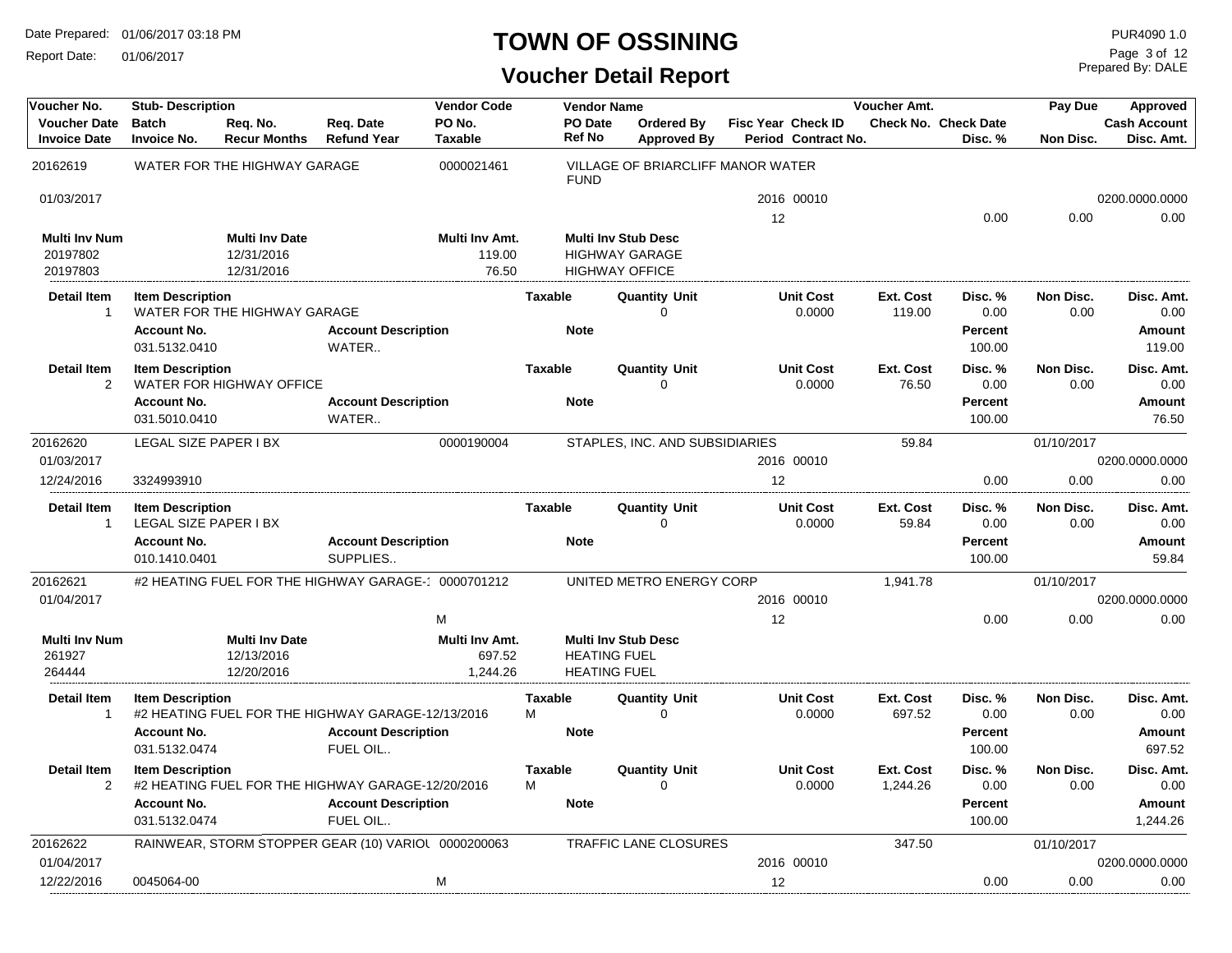Report Date: 01/06/2017

## **TOWN OF OSSINING**

## **Voucher Detail Report**

Prepared By: DALE Page 4 of 12

| Voucher No.                                            | <b>Stub-Description</b>                                            |                                                                 |                                                                                                         | <b>Vendor Code</b>                           |                     | <b>Vendor Name</b>       |                                                                            |                           |                            | Voucher Amt.               |                                             | Pay Due           | Approved                               |
|--------------------------------------------------------|--------------------------------------------------------------------|-----------------------------------------------------------------|---------------------------------------------------------------------------------------------------------|----------------------------------------------|---------------------|--------------------------|----------------------------------------------------------------------------|---------------------------|----------------------------|----------------------------|---------------------------------------------|-------------------|----------------------------------------|
| <b>Voucher Date</b><br><b>Invoice Date</b>             | <b>Batch</b><br><b>Invoice No.</b>                                 | Req. No.<br><b>Recur Months</b>                                 | Reg. Date<br><b>Refund Year</b>                                                                         | PO No.<br><b>Taxable</b>                     |                     | PO Date<br><b>Ref No</b> | Ordered By<br><b>Approved By</b>                                           | <b>Fisc Year Check ID</b> | Period Contract No.        |                            | <b>Check No. Check Date</b><br>Disc. %      | Non Disc.         | <b>Cash Account</b><br>Disc. Amt.      |
| 20162622                                               |                                                                    |                                                                 | RAINWEAR, STORM STOPPER GEAR (10) VARIOL 0000200063                                                     |                                              |                     |                          | <b>TRAFFIC LANE CLOSURES</b>                                               |                           |                            |                            |                                             |                   |                                        |
| <b>Detail Item</b><br>1                                | <b>Item Description</b><br><b>Account No.</b><br>031.5110.0419     |                                                                 | RAINWEAR, STORM STOPPER GEAR (10) VARIOUS SIZES<br><b>Account Description</b><br>MAINT./REPAIR          |                                              | <b>Taxable</b><br>М | <b>Note</b>              | <b>Quantity Unit</b><br>$\Omega$                                           |                           | <b>Unit Cost</b><br>0.0000 | <b>Ext. Cost</b><br>347.50 | Disc. %<br>0.00<br><b>Percent</b><br>100.00 | Non Disc.<br>0.00 | Disc. Amt.<br>0.00<br>Amount<br>347.50 |
| 20162623                                               |                                                                    | UNIFORM ALLOWANCE BOOTS MODELLS                                 |                                                                                                         | 0000020176                                   |                     |                          | <b>BLANCO, MICHAEL</b>                                                     |                           |                            | 409.96                     |                                             | 01/10/2017        |                                        |
| 01/04/2017                                             |                                                                    |                                                                 |                                                                                                         |                                              |                     |                          |                                                                            |                           | 2016 00010                 |                            |                                             |                   | 0200.0000.0000                         |
|                                                        |                                                                    |                                                                 |                                                                                                         |                                              |                     |                          |                                                                            | 12                        |                            |                            | 0.00                                        | 0.00              | 0.00                                   |
| <b>Multi Inv Num</b><br>2196<br>636300408849<br>557909 |                                                                    | <b>Multi Inv Date</b><br>12/23/2016<br>12/28/2016<br>12/22/2016 |                                                                                                         | Multi Inv Amt.<br>178.46<br>111.51<br>119.99 |                     | <b>BOOTS</b>             | <b>Multi Inv Stub Desc</b><br><b>JACKET AND SHIRTS</b><br>PANTS AND GLOVES |                           |                            |                            |                                             |                   |                                        |
| <b>Detail Item</b><br>1                                | <b>Item Description</b>                                            | UNIFORM ALLOWANCE BOOTS MODELLS                                 |                                                                                                         |                                              | Taxable             |                          | <b>Quantity Unit</b><br>$\Omega$                                           |                           | <b>Unit Cost</b><br>0.0000 | Ext. Cost<br>119.99        | Disc. %<br>0.00                             | Non Disc.<br>0.00 | Disc. Amt.<br>0.00                     |
|                                                        | <b>Account No.</b><br>031.5140.0416                                |                                                                 | <b>Account Description</b><br>UNIFORMS                                                                  |                                              |                     | <b>Note</b>              |                                                                            |                           |                            |                            | <b>Percent</b><br>100.00                    |                   | <b>Amount</b><br>119.99                |
| <b>Detail Item</b><br>2                                | <b>Item Description</b><br><b>AND SHIRTS</b><br><b>Account No.</b> |                                                                 | UNIFORM ALLOWANCE MICHAEL BLANCO SEARS JACKETS                                                          |                                              | Taxable             | <b>Note</b>              | <b>Quantity Unit</b><br>$\Omega$                                           |                           | <b>Unit Cost</b><br>0.0000 | Ext. Cost<br>178.46        | Disc. %<br>0.00                             | Non Disc.<br>0.00 | Disc. Amt.<br>0.00                     |
|                                                        | 031.5140.0416                                                      |                                                                 | <b>Account Description</b><br>UNIFORMS                                                                  |                                              |                     |                          |                                                                            |                           |                            |                            | <b>Percent</b><br>100.00                    |                   | <b>Amount</b><br>178.46                |
| <b>Detail Item</b><br>3                                | <b>Item Description</b><br><b>GLOVES</b>                           |                                                                 | UNIFORM ALLOWANCE BLANCO - WALMART PANTS AND                                                            |                                              | <b>Taxable</b>      |                          | <b>Quantity Unit</b><br>$\Omega$                                           |                           | <b>Unit Cost</b><br>0.0000 | Ext. Cost<br>111.51        | Disc. %<br>0.00                             | Non Disc.<br>0.00 | Disc. Amt.<br>0.00                     |
|                                                        | <b>Account No.</b><br>031.5140.0416                                |                                                                 | <b>Account Description</b><br>UNIFORMS                                                                  |                                              |                     | <b>Note</b>              |                                                                            |                           |                            |                            | <b>Percent</b><br>100.00                    |                   | Amount<br>111.51                       |
| 20162624                                               |                                                                    |                                                                 | MICHAEL BLANCO UNIFORM ALLOWANCE - CARI 0000020030                                                      |                                              |                     |                          | <b>BOB'S ARMY &amp; NAVY STORE</b>                                         |                           |                            | 90.00                      |                                             | 01/10/2017        |                                        |
| 01/04/2017                                             |                                                                    |                                                                 |                                                                                                         |                                              |                     |                          |                                                                            |                           | 2016 00010                 |                            |                                             |                   | 0200.0000.0000                         |
| 12/29/2016                                             | 9012                                                               |                                                                 |                                                                                                         | M                                            |                     |                          |                                                                            | 12                        |                            |                            | 0.00                                        | 0.00              | 0.00                                   |
| <b>Detail Item</b><br>$\mathbf{1}$                     | <b>Item Description</b><br><b>PANTS</b>                            |                                                                 | MICHAEL BLANCO UNIFORM ALLOWANCE - CARHART WORK                                                         |                                              | Taxable<br>м        |                          | <b>Quantity Unit</b><br>$\Omega$                                           |                           | <b>Unit Cost</b><br>0.0000 | Ext. Cost<br>90.00         | Disc. %<br>0.00                             | Non Disc.<br>0.00 | Disc. Amt.<br>0.00                     |
|                                                        | <b>Account No.</b><br>031.5140.0416                                |                                                                 | <b>Account Description</b><br>UNIFORMS                                                                  |                                              |                     | <b>Note</b>              |                                                                            |                           |                            |                            | <b>Percent</b><br>100.00                    |                   | Amount<br>90.00                        |
| 20162625<br>01/04/2017                                 |                                                                    |                                                                 | BLUE WELDING JACKET W/LOGO (2), DURAWELI 0000700286                                                     |                                              |                     |                          | PARTSMASTER DIVISION                                                       |                           | 2016 00010                 | 753.04                     |                                             | 01/10/2017        | 0200.0000.0000                         |
| 12/14/2016                                             | 23096312                                                           |                                                                 |                                                                                                         | М                                            |                     |                          |                                                                            | 12                        |                            |                            | 0.00                                        | 0.00              | 0.00                                   |
|                                                        |                                                                    |                                                                 |                                                                                                         |                                              |                     |                          |                                                                            |                           |                            |                            |                                             |                   |                                        |
| <b>Detail Item</b><br>1                                | <b>Item Description</b><br><b>MIG/TIG GRAIN GOATSKIN</b>           |                                                                 | BLUE WELDING JACKET W/LOGO (2), DURAWELD MIG WIRE,<br>WELDERS PREM. GLOVES, ANTI SEIZE BRUSH TOP, GLOVE |                                              | Taxable<br>М        |                          | <b>Quantity Unit</b><br>$\Omega$                                           |                           | <b>Unit Cost</b><br>0.0000 | Ext. Cost<br>753.04        | Disc. %<br>0.00                             | Non Disc.<br>0.00 | Disc. Amt.<br>0.00                     |
|                                                        | <b>Account No.</b>                                                 |                                                                 | <b>Account Description</b>                                                                              |                                              |                     | <b>Note</b>              |                                                                            |                           |                            |                            | Percent                                     |                   | Amount                                 |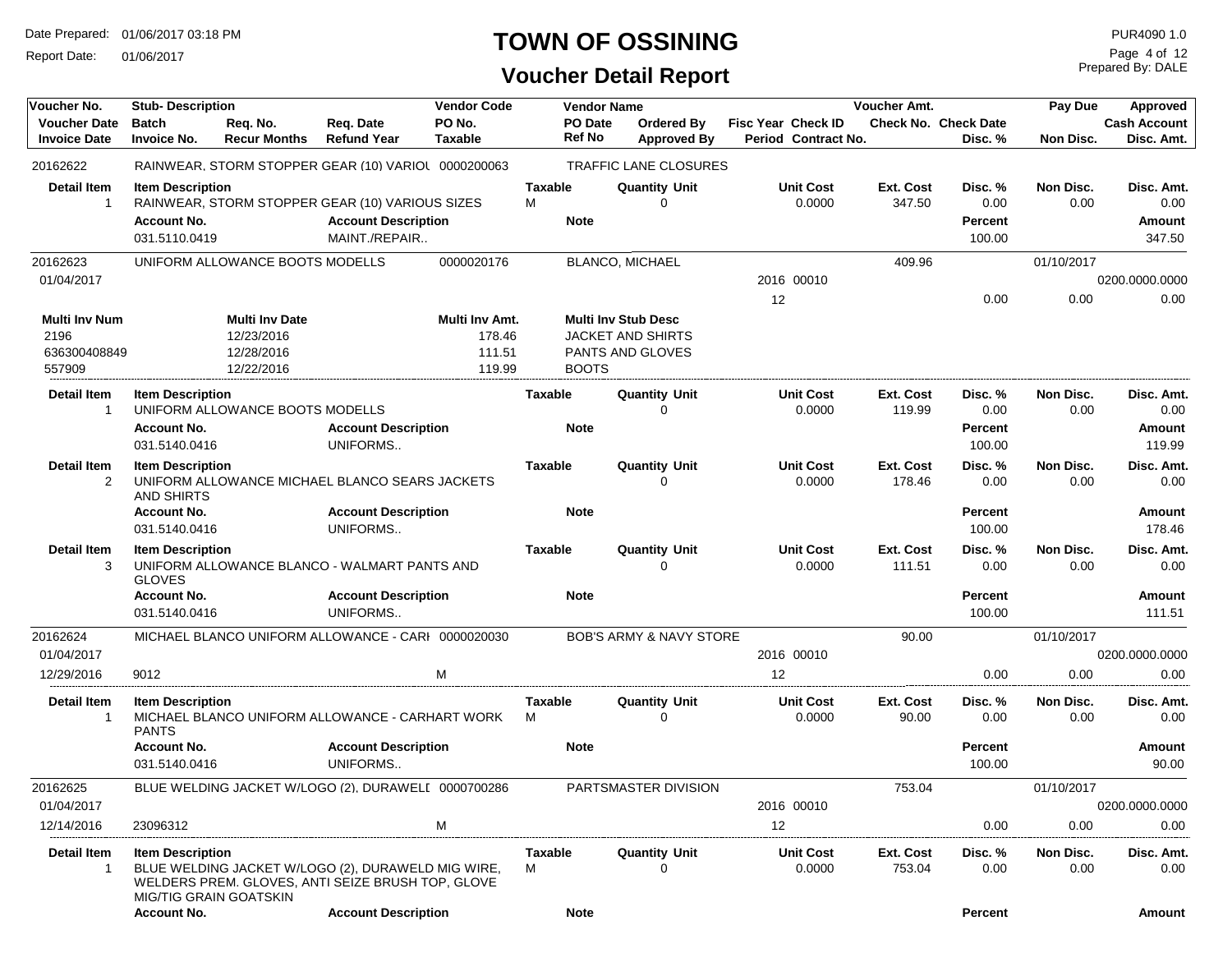Report Date: 01/06/2017

#### **TOWN OF OSSINING PUR4090 1.0**

Prepared By: DALE Page 5 of 12

#### **Voucher Detail Report**

| Voucher No.                                | <b>Stub-Description</b>                     |                                 |                                                            | <b>Vendor Code</b>       |                          | <b>Vendor Name</b>                      |                                                  | Voucher Amt.          |                                 | Pay Due           | Approved                          |
|--------------------------------------------|---------------------------------------------|---------------------------------|------------------------------------------------------------|--------------------------|--------------------------|-----------------------------------------|--------------------------------------------------|-----------------------|---------------------------------|-------------------|-----------------------------------|
| <b>Voucher Date</b><br><b>Invoice Date</b> | <b>Batch</b><br><b>Invoice No.</b>          | Req. No.<br><b>Recur Months</b> | Req. Date<br><b>Refund Year</b>                            | PO No.<br><b>Taxable</b> | PO Date<br><b>Ref No</b> | <b>Ordered By</b><br><b>Approved By</b> | <b>Fisc Year Check ID</b><br>Period Contract No. |                       | Check No. Check Date<br>Disc. % | <b>Non Disc.</b>  | <b>Cash Account</b><br>Disc. Amt. |
| 20162625                                   |                                             |                                 | BLUE WELDING JACKET W/LOGO (2), DURAWELI 0000700286        |                          |                          | PARTSMASTER DIVISION                    |                                                  |                       |                                 |                   |                                   |
|                                            | Account No.<br>031.5130.0449                |                                 | <b>Account Description</b><br>PARTS/LABOR                  |                          | <b>Note</b>              |                                         |                                                  |                       | <b>Percent</b><br>100.00        |                   | Amount<br>753.04                  |
| 20162626                                   |                                             |                                 | 22 FT DRAG CHAIN 667X21" CC 1-1/2X1/4 BAR EVI 0000050011   |                          |                          | EXPANDED SUPPLY PRODUCTS.               |                                                  | 595.00                |                                 | 01/10/2017        |                                   |
| 01/04/2017                                 |                                             |                                 |                                                            |                          |                          |                                         | 2016 00010                                       |                       |                                 |                   | 0200.0000.0000                    |
| 12/12/2016                                 | 21411                                       |                                 |                                                            |                          |                          |                                         | 12                                               |                       | 0.00                            | 0.00              | 0.00                              |
| <b>Detail Item</b><br>$\mathbf{1}$         | <b>Item Description</b><br><b>TRUCK 54</b>  |                                 | 22 FT DRAG CHAIN 667X21" CC 1-1/2X1/4 BAR EVERY OTHER -    |                          | <b>Taxable</b>           | <b>Quantity Unit</b><br>U               | <b>Unit Cost</b><br>0.0000                       | Ext. Cost<br>595.00   | Disc. %<br>0.00                 | Non Disc.<br>0.00 | Disc. Amt.<br>0.00                |
|                                            | <b>Account No.</b><br>031.5130.0449         |                                 | <b>Account Description</b><br>PARTS/LABOR                  |                          | <b>Note</b>              |                                         |                                                  |                       | <b>Percent</b><br>100.00        |                   | Amount<br>595.00                  |
| 20162627                                   |                                             |                                 | TWENTY-S - 2/5 GL-FLOOR SOAP, T-4 AEROSOL  0000700875      |                          |                          | MOMAR INCORPORATED                      |                                                  | 892.56                |                                 | 01/10/2017        |                                   |
| 01/04/2017                                 |                                             |                                 |                                                            |                          |                          |                                         | 2016 00010                                       |                       |                                 |                   | 0200.0000.0000                    |
| 12/21/2016                                 | PSI59506                                    |                                 |                                                            |                          |                          |                                         | 12                                               |                       | 0.00                            | 0.00              | 0.00                              |
| <b>Detail Item</b><br>$\mathbf{1}$         | <b>Item Description</b><br><b>SPREADERS</b> |                                 | TWENTY-S - 2/5 GL-FLOOR SOAP, T-4 AEROSOL - 2DZ -          |                          | <b>Taxable</b>           | <b>Quantity Unit</b><br>0               | <b>Unit Cost</b><br>0.0000                       | Ext. Cost<br>892.56   | Disc. %<br>0.00                 | Non Disc.<br>0.00 | Disc. Amt.<br>0.00                |
|                                            | <b>Account No.</b><br>031.5130.0449         |                                 | <b>Account Description</b><br>PARTS/LABOR                  |                          | <b>Note</b>              |                                         |                                                  |                       | <b>Percent</b><br>100.00        |                   | Amount<br>892.56                  |
| 20162628                                   |                                             |                                 | TRUCKS 67, 68 - SOLE SOURCE AIRFLO SS DISC 0000010025      |                          |                          | AMTHOR WELDING SERVICE, I               |                                                  | 1,125.39              |                                 | 01/10/2017        |                                   |
| 01/04/2017                                 |                                             |                                 |                                                            |                          |                          |                                         | 2016 00010                                       |                       |                                 |                   | 0200.0000.0000                    |
| 12/20/2016                                 | 00009933                                    |                                 |                                                            | M                        |                          |                                         | 12                                               |                       | 0.00                            | 0.00              | 0.00                              |
| <b>Detail Item</b><br>$\mathbf{1}$         | <b>Item Description</b>                     | UNIT AND PS SPINNER SHAFT       | TRUCKS 67, 68 - SOLE SOURCE AIRFLO SS DISC FOR PSV         |                          | <b>Taxable</b><br>M      | <b>Quantity Unit</b><br>0               | <b>Unit Cost</b><br>0.0000                       | Ext. Cost<br>1,125.39 | Disc. %<br>0.00                 | Non Disc.<br>0.00 | Disc. Amt.<br>0.00                |
|                                            | <b>Account No.</b><br>031.5130.0449         |                                 | <b>Account Description</b><br>PARTS/LABOR                  |                          | <b>Note</b>              |                                         |                                                  |                       | <b>Percent</b><br>100.00        |                   | Amount<br>1,125.39                |
| 20162629                                   |                                             |                                 | RAGS FOR THE GARAGE - DEC. 1, 8, 15, 22, 29, 2  0000210001 |                          |                          | UNIFIRST CORPORATION                    |                                                  | 306.50                |                                 | 01/10/2017        |                                   |
| 01/04/2017                                 |                                             |                                 |                                                            |                          |                          |                                         | 2016 00010                                       |                       |                                 |                   | 0200.0000.0000                    |
|                                            |                                             |                                 |                                                            |                          |                          |                                         | 12                                               |                       | 0.00                            | 0.00              | 0.00                              |
| <b>Multi Inv Num</b>                       |                                             | <b>Multi Inv Date</b>           |                                                            | Multi Inv Amt.           |                          | <b>Multi Inv Stub Desc</b>              |                                                  |                       |                                 |                   |                                   |
| 3374491                                    |                                             | 12/01/2016                      |                                                            | 61.30                    | <b>RAGS</b>              |                                         |                                                  |                       |                                 |                   |                                   |
| 3376620                                    |                                             | 12/08/2016                      |                                                            | 61.30                    | <b>RAGS</b>              |                                         |                                                  |                       |                                 |                   |                                   |
| 3378714                                    |                                             | 12/15/2016                      |                                                            | 61.30                    | <b>RAGS</b>              |                                         |                                                  |                       |                                 |                   |                                   |
| 3380833                                    |                                             | 12/22/2016                      |                                                            | 61.30                    | <b>RAGS</b>              |                                         |                                                  |                       |                                 |                   |                                   |
| 3382929                                    |                                             | 12/29/2016                      |                                                            | 61.30                    | <b>RAGS</b>              |                                         |                                                  |                       |                                 |                   |                                   |
| Detail Item<br>$\mathbf{1}$                | <b>Item Description</b>                     |                                 | RAGS FOR THE GARAGE - DEC. 1, 8, 15, 22, 29, 2019 (5)      |                          | <b>Taxable</b>           | <b>Quantity Unit</b><br>5               | <b>Unit Cost</b><br>61.3000                      | Ext. Cost<br>306.50   | Disc. %<br>0.00                 | Non Disc.<br>0.00 | Disc. Amt.<br>0.00                |
|                                            | Account No.<br>031.5132.0419                |                                 | <b>Account Description</b><br>MAINT./REPAIR                |                          | <b>Note</b>              |                                         |                                                  |                       | <b>Percent</b><br>100.00        |                   | Amount<br>306.50                  |

6 WORK SHIRTS FOR DALE CEMETERY WORKER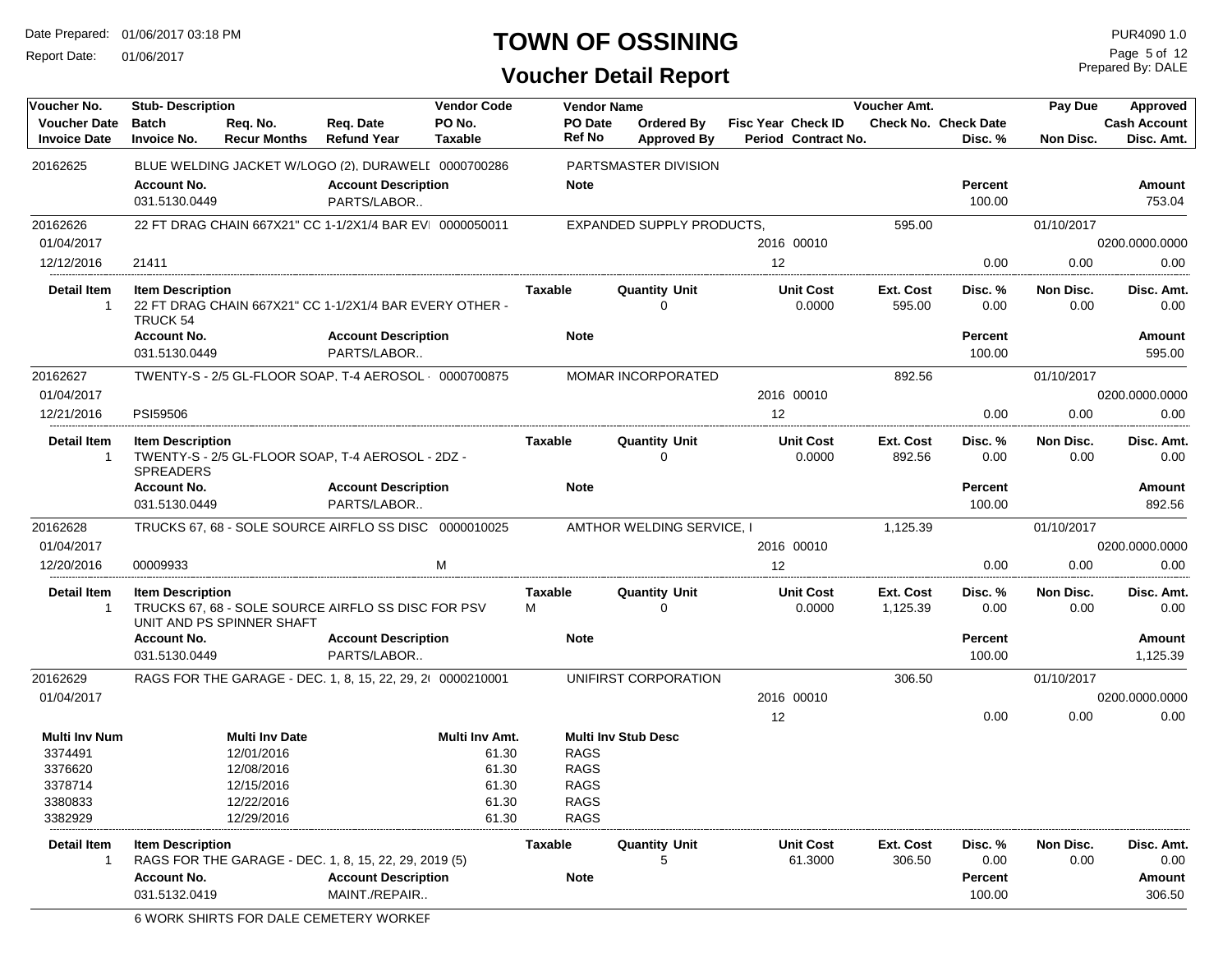Report Date: 01/06/2017

### **TOWN OF OSSINING** PURA090 1.0

## **Voucher Detail Report**

Prepared By: DALE Page 6 of 12

| Voucher No.                                | <b>Stub-Description</b>                                        |                                                   |                                                                                                 | <b>Vendor Code</b>                 |                     | <b>Vendor Name</b>       |                                                |                                                  | Voucher Amt.          |                                             | Pay Due           | Approved                                 |
|--------------------------------------------|----------------------------------------------------------------|---------------------------------------------------|-------------------------------------------------------------------------------------------------|------------------------------------|---------------------|--------------------------|------------------------------------------------|--------------------------------------------------|-----------------------|---------------------------------------------|-------------------|------------------------------------------|
| <b>Voucher Date</b><br><b>Invoice Date</b> | <b>Batch</b><br><b>Invoice No.</b>                             | Req. No.<br><b>Recur Months</b>                   | Req. Date<br><b>Refund Year</b>                                                                 | PO No.<br>Taxable                  |                     | PO Date<br><b>Ref No</b> | Ordered By<br><b>Approved By</b>               | <b>Fisc Year Check ID</b><br>Period Contract No. |                       | <b>Check No. Check Date</b><br>Disc. %      | Non Disc.         | <b>Cash Account</b><br>Disc. Amt.        |
| 20162630                                   |                                                                |                                                   | 6 WORK SHIRTS FOR DALE CEMETERY WORKEF 0000020030                                               |                                    |                     |                          | <b>BOB'S ARMY &amp; NAVY STORE</b>             |                                                  | 150.00                |                                             | 01/10/2017        |                                          |
| 01/06/2017                                 |                                                                |                                                   |                                                                                                 |                                    |                     |                          |                                                | 2016 00010                                       |                       |                                             |                   | 0200.0000.0000                           |
| 12/23/2016                                 | 8981                                                           |                                                   |                                                                                                 | M                                  |                     |                          |                                                | 12                                               |                       | 0.00                                        | 0.00              | 0.00                                     |
| <b>Detail Item</b><br>$\mathbf 1$          | <b>Item Description</b><br><b>Account No.</b><br>032.8810.0416 |                                                   | 6 WORK SHIRTS FOR DALE CEMETERY WORKERS<br><b>Account Description</b><br>UNIFORMS               |                                    | <b>Taxable</b><br>м | <b>Note</b>              | <b>Quantity Unit</b>                           | <b>Unit Cost</b><br>150.0000                     | Ext. Cost<br>150.00   | Disc. %<br>0.00<br><b>Percent</b><br>100.00 | Non Disc.<br>0.00 | Disc. Amt.<br>0.00<br>Amount<br>150.00   |
| 20162631                                   |                                                                | DALE CEMETERY GAS CHARGES, 11/23-12/27            |                                                                                                 | 0000030001                         |                     | CON EDISON               |                                                |                                                  | 323.94                |                                             | 01/10/2017        |                                          |
| 01/06/2017                                 |                                                                |                                                   |                                                                                                 |                                    |                     |                          |                                                | 2016 00010                                       |                       |                                             |                   | 0200.0000.0000                           |
| 12/28/2016                                 | 12282016                                                       |                                                   |                                                                                                 |                                    |                     |                          |                                                | 12                                               |                       | 0.00                                        | 0.00              | 0.00                                     |
| <b>Detail Item</b><br>$\mathbf{1}$         | <b>Item Description</b><br><b>Account No.</b>                  | DALE CEMETERY GAS CHARGES, 11/23-12/27            | <b>Account Description</b>                                                                      |                                    | Taxable             | <b>Note</b>              | <b>Quantity Unit</b>                           | <b>Unit Cost</b><br>323.9400                     | Ext. Cost<br>323.94   | Disc. %<br>0.00<br><b>Percent</b>           | Non Disc.<br>0.00 | Disc. Amt.<br>0.00<br><b>Amount</b>      |
|                                            | 032.8810.0474                                                  |                                                   | HEATING-NATURAL GAS                                                                             |                                    |                     |                          |                                                |                                                  |                       | 100.00                                      |                   | 323.94                                   |
| 20162632                                   |                                                                | SUPPLIES FOR DALE CEMETERY                        |                                                                                                 | 0000130027                         |                     |                          | MELROSE LUMBER CO., INC.                       |                                                  | 360.99                |                                             | 01/10/2017        |                                          |
| 01/06/2017                                 |                                                                |                                                   |                                                                                                 |                                    |                     |                          |                                                | 2016 00010                                       |                       |                                             |                   | 0200.0000.0000                           |
|                                            |                                                                |                                                   |                                                                                                 |                                    |                     |                          |                                                | 12                                               |                       | 0.00                                        | 0.00              | 0.00                                     |
| <b>Multi Inv Num</b><br>D232702<br>A179914 |                                                                | <b>Multi Inv Date</b><br>11/30/2016<br>11/26/2016 |                                                                                                 | Multi Inv Amt.<br>120.99<br>240.00 |                     | LUMBER                   | <b>Multi Inv Stub Desc</b><br>LUMBER, BAR TIES |                                                  |                       |                                             |                   |                                          |
| Detail Item<br>$\mathbf{1}$                | <b>Item Description</b><br><b>Account No.</b>                  | SUPPLIES FOR DALE CEMETERY                        | <b>Account Description</b>                                                                      |                                    | Taxable             | <b>Note</b>              | <b>Quantity Unit</b>                           | <b>Unit Cost</b><br>360.9900                     | Ext. Cost<br>360.99   | Disc. %<br>0.00<br><b>Percent</b>           | Non Disc.<br>0.00 | Disc. Amt.<br>0.00<br>Amount             |
|                                            | 032.8810.0419                                                  |                                                   | MAINT./REPAIR                                                                                   |                                    |                     |                          |                                                |                                                  |                       | 100.00                                      |                   | 360.99                                   |
| 20162633                                   |                                                                |                                                   | REFUND OVERPAYMENT, 554203 97.7-1-22, 8 WA 0000700760                                           |                                    |                     | CORELOGIC                |                                                |                                                  | 3,489.98              |                                             | 01/10/2017        |                                          |
| 01/06/2017                                 |                                                                |                                                   |                                                                                                 |                                    |                     |                          |                                                | 2016 00010                                       |                       |                                             |                   | 0200.0000.0000                           |
| 12/29/2016                                 | 13037SCH                                                       |                                                   |                                                                                                 | M                                  |                     |                          |                                                | 12                                               |                       | 0.00                                        | 0.00              | 0.00                                     |
| Detail Item<br>-1                          | <b>Item Description</b><br><b>Account No.</b><br>010.0010.0690 |                                                   | REFUND OVERPAYMENT, 554203 97.7-1-22, 8 WATER ST.<br><b>Account Description</b><br>OVERPAYMENTS |                                    | Taxable<br>м        | <b>Note</b>              | <b>Quantity Unit</b><br>$\Omega$               | <b>Unit Cost</b><br>0.0000                       | Ext. Cost<br>3,489.98 | Disc. %<br>0.00<br>Percent<br>100.00        | Non Disc.<br>0.00 | Disc. Amt.<br>0.00<br>Amount<br>3,489.98 |
| 20162635                                   |                                                                |                                                   | NOVEMBER & DECEMBER TV & WEB ENCODING 0000030084                                                |                                    |                     |                          | COOPER, CRAIG                                  |                                                  | 700.00                |                                             | 01/10/2017        |                                          |
| 01/06/2017                                 |                                                                |                                                   |                                                                                                 |                                    |                     |                          |                                                | 2016 00010                                       |                       |                                             |                   | 0200.0000.0000                           |
| 12/31/2016                                 | 62701                                                          |                                                   |                                                                                                 | м                                  |                     |                          |                                                | 12                                               |                       | 0.00                                        | 0.00              | 0.00                                     |
| <b>Detail Item</b><br>$\mathbf 1$          | <b>Item Description</b>                                        |                                                   | NOVEMBER & DECEMBER TV & WEB ENCODING                                                           |                                    | Taxable<br>M        |                          | <b>Quantity Unit</b>                           | <b>Unit Cost</b><br>700.0000                     | Ext. Cost<br>700.00   | Disc. %<br>0.00                             | Non Disc.<br>0.00 | Disc. Amt.<br>0.00                       |
|                                            | <b>Account No.</b><br>010.1650.0460                            |                                                   | <b>Account Description</b><br>CABLE TV                                                          |                                    |                     | Note                     |                                                |                                                  |                       | <b>Percent</b><br>100.00                    |                   | Amount<br>700.00                         |
| 20162636                                   |                                                                |                                                   | DALE CEMETERY INTERNET - 12/16/16-01/15/17 (/ 0000031654                                        |                                    |                     | <b>CABLEVISION</b>       |                                                |                                                  | 29.95                 |                                             | 01/10/2017        |                                          |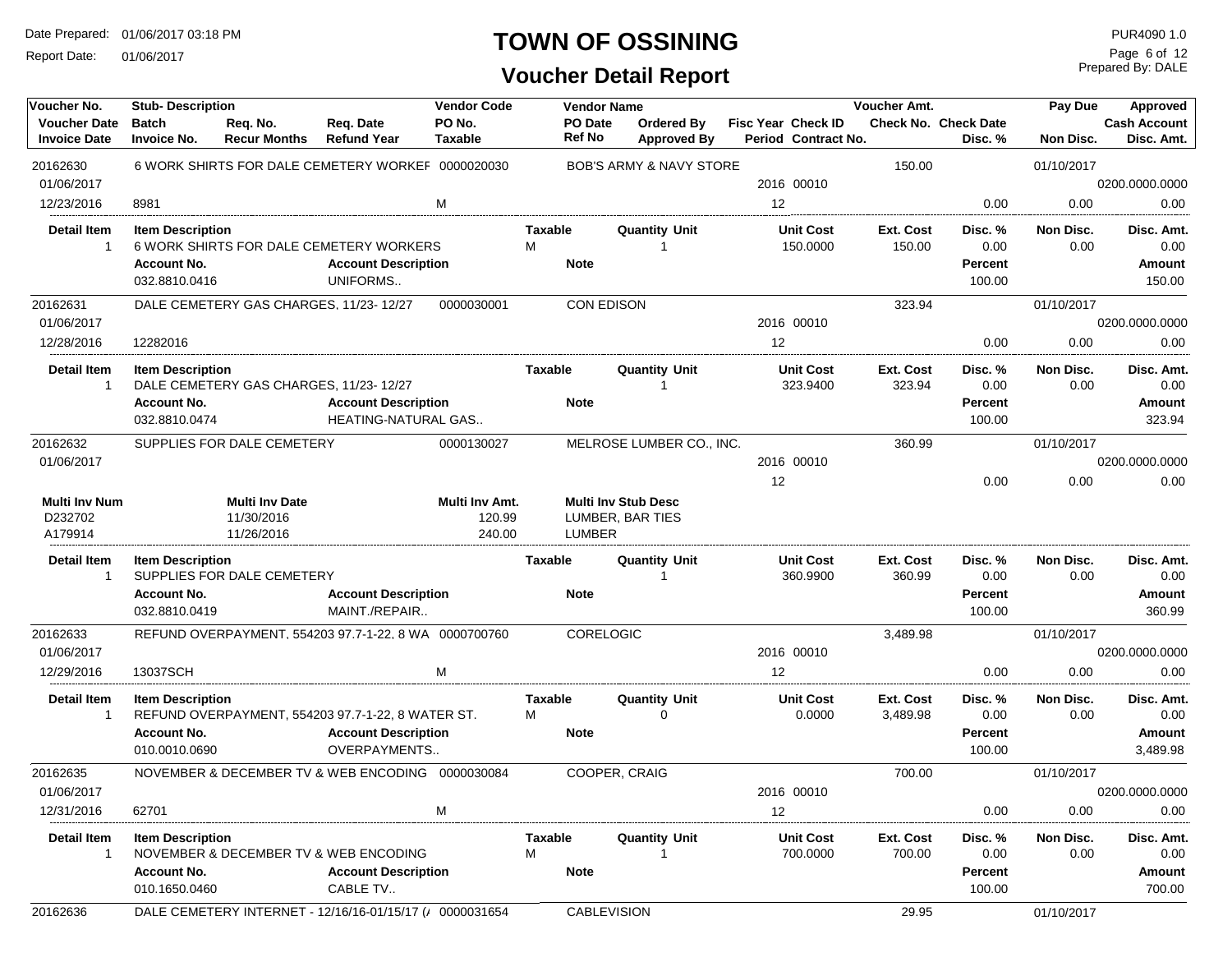Report Date: 01/06/2017

### **TOWN OF OSSINING** PURA090 1.0

## **Voucher Detail Report**

Prepared By: DALE Page 7 of 12

| Voucher No.                                | <b>Stub-Description</b>                              |                                    |                                                                         | <b>Vendor Code</b>       |                               | <b>Vendor Name</b>                      |                                                  | Voucher Amt.          |                                        | Pay Due           | Approved                            |
|--------------------------------------------|------------------------------------------------------|------------------------------------|-------------------------------------------------------------------------|--------------------------|-------------------------------|-----------------------------------------|--------------------------------------------------|-----------------------|----------------------------------------|-------------------|-------------------------------------|
| <b>Voucher Date</b><br><b>Invoice Date</b> | <b>Batch</b><br><b>Invoice No.</b>                   | Req. No.<br><b>Recur Months</b>    | Req. Date<br><b>Refund Year</b>                                         | PO No.<br><b>Taxable</b> | PO Date<br><b>Ref No</b>      | <b>Ordered By</b><br><b>Approved By</b> | <b>Fisc Year Check ID</b><br>Period Contract No. |                       | <b>Check No. Check Date</b><br>Disc. % | Non Disc.         | <b>Cash Account</b><br>Disc. Amt.   |
| 20162636                                   |                                                      |                                    | DALE CEMETERY INTERNET - 12/16/16-01/15/17 (/ 0000031654                |                          |                               | <b>CABLEVISION</b>                      |                                                  |                       |                                        |                   |                                     |
| 01/06/2017                                 |                                                      |                                    |                                                                         |                          |                               |                                         | 2016 00010                                       |                       |                                        |                   | 0200.0000.0000                      |
| 12/13/2016                                 | 12132016                                             |                                    |                                                                         |                          |                               |                                         | $12 \overline{ }$                                |                       | 0.00                                   | 0.00              | 0.00                                |
| <b>Detail Item</b>                         | <b>Item Description</b><br>NR. 07882-031145-06-0)    |                                    | DALE CEMETERY INTERNET - 12/16/16-01/15/17 (ACCOUNT                     |                          | Taxable                       | <b>Quantity Unit</b>                    | <b>Unit Cost</b><br>29.9500                      | Ext. Cost<br>29.95    | Disc. %<br>0.00                        | Non Disc.<br>0.00 | Disc. Amt.<br>0.00                  |
|                                            | <b>Account No.</b>                                   |                                    | <b>Account Description</b>                                              |                          | <b>Note</b>                   |                                         |                                                  |                       | <b>Percent</b>                         |                   | <b>Amount</b>                       |
|                                            | 032.8810.0406                                        |                                    | TELEPHONE                                                               |                          |                               |                                         |                                                  |                       | 100.00                                 |                   | 29.95                               |
| 20162637                                   |                                                      | REIMBURSEMENT FOR TABLECLOTHS      |                                                                         | 0000010064               |                               | ASARO, KATHY                            |                                                  | 20.86                 |                                        | 01/10/2017        |                                     |
| 01/06/2017                                 |                                                      |                                    |                                                                         |                          |                               |                                         | 2016 00010                                       |                       |                                        |                   | 0200.0000.0000                      |
| 12/27/2016                                 | 12272016                                             |                                    |                                                                         |                          |                               |                                         | 12                                               |                       | 0.00                                   | 0.00              | 0.00                                |
| Detail Item<br>-1                          | <b>Item Description</b><br><b>Account No.</b>        | REIMBURSEMENT FOR TABLECLOTHS      | <b>Account Description</b>                                              |                          | <b>Taxable</b><br><b>Note</b> | <b>Quantity Unit</b><br>$\Omega$        | <b>Unit Cost</b><br>0.0000                       | Ext. Cost<br>20.86    | Disc. %<br>0.00<br><b>Percent</b>      | Non Disc.<br>0.00 | Disc. Amt.<br>0.00<br>Amount        |
|                                            | 010.6770.0201                                        |                                    | EQUIPMENT                                                               |                          |                               |                                         |                                                  |                       | 100.00                                 |                   | 20.86                               |
| 20162638                                   | <b>OFFICE SUPPLIES</b>                               |                                    |                                                                         | 0000190004               |                               | STAPLES, INC. AND SUBSIDIARIES          |                                                  | 80.48                 |                                        | 01/10/2017        |                                     |
| 01/06/2017                                 |                                                      |                                    |                                                                         |                          |                               |                                         | 2016 00010                                       |                       |                                        |                   | 0200.0000.0000                      |
| 12/10/2016                                 | 3323831334                                           |                                    |                                                                         |                          |                               |                                         | 12                                               |                       | 0.00                                   | 0.00              | 0.00                                |
| <b>Detail Item</b><br>-1                   | <b>Item Description</b><br>OFFICE SUPPLIES           |                                    |                                                                         |                          | Taxable                       | <b>Quantity Unit</b><br>$\Omega$        | <b>Unit Cost</b><br>0.0000                       | Ext. Cost<br>80.48    | Disc. %<br>0.00                        | Non Disc.<br>0.00 | Disc. Amt.<br>0.00                  |
|                                            | <b>Account No.</b><br>010.6770.0401                  |                                    | <b>Account Description</b><br>SUPPLIES                                  |                          | <b>Note</b>                   |                                         |                                                  |                       | <b>Percent</b><br>100.00               |                   | <b>Amount</b><br>80.48              |
| 20162639                                   |                                                      | SPECIAL COUNSEL- DECEMBER 2016     |                                                                         | 0000701460               |                               | LEAVITT LEGAL, PLLC                     |                                                  | 1,917.00              |                                        | 01/10/2017        |                                     |
| 01/06/2017                                 |                                                      |                                    |                                                                         |                          |                               |                                         | 2016 00010                                       |                       |                                        |                   | 0200.0000.0000                      |
| 01/04/2017                                 | 01042017                                             |                                    |                                                                         | A                        |                               |                                         | 12                                               |                       | 0.00                                   | 0.00              | 0.00                                |
| <b>Detail Item</b><br>1                    | <b>Item Description</b>                              | SPECIAL COUNSEL- DECEMBER 2016     |                                                                         |                          | <b>Taxable</b><br>Α           | <b>Quantity Unit</b><br>1               | <b>Unit Cost</b><br>1,917.0000                   | Ext. Cost<br>1,917.00 | Disc. %<br>0.00                        | Non Disc.<br>0.00 | Disc. Amt.<br>0.00                  |
|                                            | <b>Account No.</b><br>010.1420.0426<br>020.1420.0426 |                                    | <b>Account Description</b><br><b>SPECIAL COUNSEL</b><br>SPECIAL COUNSEL |                          | <b>Note</b>                   |                                         |                                                  |                       | <b>Percent</b><br>65.00<br>35.00       |                   | <b>Amount</b><br>1,246.05<br>670.95 |
| 20162640                                   |                                                      | INTERPRETATION FOR NOVEMBER 2016   |                                                                         | 0000701120               |                               | LANGUAGE LINE SERVICES                  |                                                  | 9.00                  |                                        | 01/10/2017        |                                     |
| 01/06/2017                                 |                                                      |                                    |                                                                         |                          |                               |                                         | 2016 00010                                       |                       |                                        |                   | 0200.0000.0000                      |
| 11/30/2016                                 | 3960291                                              |                                    |                                                                         | М                        |                               |                                         | 12                                               |                       | 0.00                                   | 0.00              | 0.00                                |
| Detail Item<br>1                           | <b>Item Description</b>                              | INTERPRETATION FOR NOVEMBER 2016   |                                                                         |                          | <b>Taxable</b><br>M           | <b>Quantity Unit</b><br>$\Omega$        | <b>Unit Cost</b><br>0.0000                       | Ext. Cost<br>9.00     | Disc. %<br>0.00                        | Non Disc.<br>0.00 | Disc. Amt.<br>0.00                  |
|                                            | <b>Account No.</b><br>010.1110.0455                  |                                    | <b>Account Description</b><br>TRANSLATOR                                |                          | <b>Note</b>                   |                                         |                                                  |                       | Percent<br>100.00                      |                   | Amount<br>9.00                      |
| 20162641<br>01/06/2017                     |                                                      | MONTHLY RETAINER FOR DECEMBER 2016 |                                                                         | 0000701465               |                               | SILVERBERG ZALANTIS, LLP                | 2016 00010                                       | 4,500.00              |                                        | 01/10/2017        | 0200.0000.0000                      |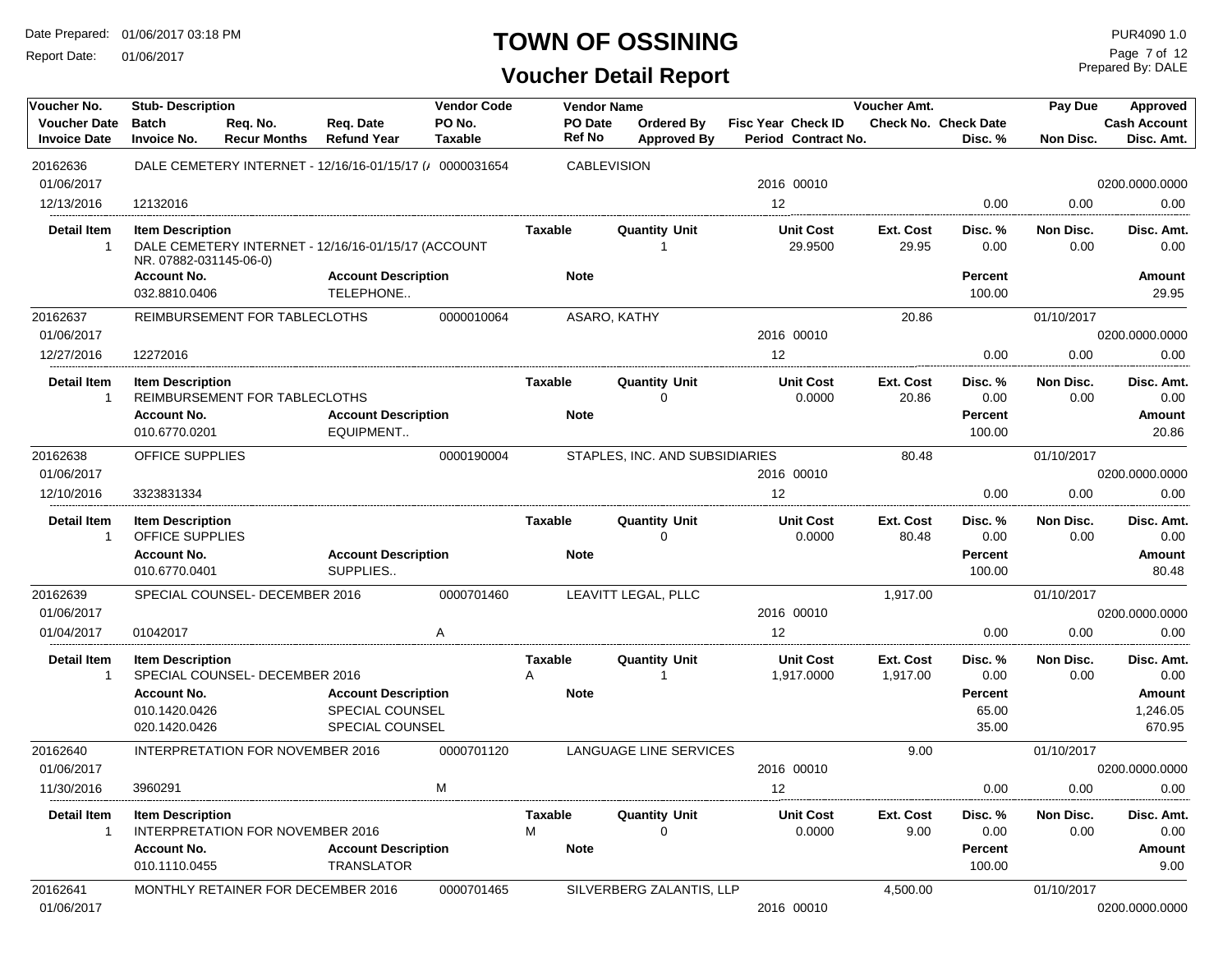Report Date: 01/06/2017

### **TOWN OF OSSINING**

#### **Voucher Detail Report**

Prepared By: DALE Page 8 of 12

| Voucher No.                                | <b>Stub-Description</b>                             |                                             |                                                      | <b>Vendor Code</b>       |                     | <b>Vendor Name</b>       |                                         |                                           | <b>Voucher Amt.</b>          |                                        | Pay Due           | Approved                          |
|--------------------------------------------|-----------------------------------------------------|---------------------------------------------|------------------------------------------------------|--------------------------|---------------------|--------------------------|-----------------------------------------|-------------------------------------------|------------------------------|----------------------------------------|-------------------|-----------------------------------|
| <b>Voucher Date</b><br><b>Invoice Date</b> | <b>Batch</b><br><b>Invoice No.</b>                  | Req. No.<br><b>Recur Months</b>             | Req. Date<br><b>Refund Year</b>                      | PO No.<br><b>Taxable</b> |                     | PO Date<br><b>Ref No</b> | <b>Ordered By</b><br><b>Approved By</b> | Fisc Year Check ID<br>Period Contract No. |                              | <b>Check No. Check Date</b><br>Disc. % | Non Disc.         | <b>Cash Account</b><br>Disc. Amt. |
| 20162641<br>01/03/2017                     | 01032017                                            | MONTHLY RETAINER FOR DECEMBER 2016          |                                                      | 0000701465<br>A          |                     |                          | SILVERBERG ZALANTIS, LLP                | 12                                        |                              | 0.00                                   | 0.00              | 0.00                              |
| <b>Detail Item</b>                         | <b>Item Description</b>                             |                                             |                                                      |                          | Taxable             |                          | <b>Quantity Unit</b>                    | <b>Unit Cost</b>                          | <b>Ext. Cost</b>             | Disc. %                                | Non Disc.         | Disc. Amt.                        |
| $\overline{1}$                             |                                                     | MONTHLY RETAINER FOR DECEMBER 2016          |                                                      |                          | Α                   |                          | $\mathbf{1}$                            | 4,500.0000                                | 4,500.00                     | 0.00                                   | 0.00              | 0.00                              |
|                                            | <b>Account No.</b>                                  |                                             | <b>Account Description</b>                           |                          |                     | <b>Note</b>              |                                         |                                           |                              | <b>Percent</b>                         |                   | Amount                            |
|                                            | 010.1420.0426                                       |                                             | SPECIAL COUNSEL                                      |                          |                     |                          |                                         |                                           |                              | 65.00                                  |                   | 2,925.00                          |
|                                            | 020.1420.0426                                       |                                             | <b>SPECIAL COUNSEL</b>                               |                          |                     |                          |                                         |                                           |                              | 35.00                                  |                   | 1,575.00                          |
| 20162642                                   |                                                     | <b>WEEKS &amp; HADJSTYLIANOS LITIGATION</b> |                                                      | 0000701465               |                     |                          | SILVERBERG ZALANTIS, LLP                |                                           | 2,568.01                     |                                        | 01/10/2017        |                                   |
| 01/06/2017                                 |                                                     |                                             |                                                      |                          |                     |                          |                                         | 2016 00010                                |                              |                                        |                   | 0200.0000.0000                    |
| 01/03/2017                                 | 0012768                                             |                                             |                                                      | A                        |                     |                          |                                         | 12                                        |                              | 0.00                                   | 0.00              | 0.00                              |
| <b>Detail Item</b>                         | <b>Item Description</b>                             |                                             |                                                      |                          | <b>Taxable</b>      |                          | <b>Quantity Unit</b>                    | <b>Unit Cost</b>                          | Ext. Cost                    | Disc. %                                | Non Disc.         | Disc. Amt.                        |
| $\mathbf{1}$                               |                                                     | <b>WEEKS &amp; HADJSTYLIANOS LITIGATION</b> |                                                      |                          | Α                   |                          | $\mathbf{1}$                            | 2,568.0100                                | 2,568.01                     | 0.00                                   | 0.00              | 0.00                              |
|                                            | <b>Account No.</b>                                  |                                             | <b>Account Description</b>                           |                          |                     | <b>Note</b>              |                                         |                                           |                              | <b>Percent</b>                         |                   | <b>Amount</b>                     |
|                                            | 032.8810.0492                                       |                                             | CONTRACTUAL/MISC                                     |                          |                     |                          |                                         |                                           |                              | 100.00                                 |                   | 2,568.01                          |
| 20162643                                   |                                                     |                                             | AFFORDABLE CARE ACT COMPLIANCE & REPOR 0000701443    |                          |                     |                          | CORPORATE PLANS, INC., CPI-HR           |                                           | 2,018.75                     |                                        | 01/10/2017        |                                   |
| 01/06/2017                                 |                                                     |                                             |                                                      | 5164                     |                     | 09/15/2016               |                                         | 2016 00010                                |                              |                                        |                   | 0200.0000.0000                    |
| 12/01/2016                                 | 17359                                               |                                             |                                                      | M                        |                     |                          |                                         | 12                                        |                              | 0.00                                   | 0.00              | 0.00                              |
| <b>Detail Item</b><br>$\mathbf{1}$         | <b>Item Description</b><br>SERVICES, 4/1/16-3/31/17 |                                             | AFFORDABLE CARE ACT COMPLIANCE & REPORTING           |                          | <b>Taxable</b><br>M |                          | <b>Quantity Unit</b><br>$\Omega$        | <b>Unit Cost</b><br>8,075.0000            | <b>Ext. Cost</b><br>2,018.75 | Disc. %<br>0.00                        | Non Disc.<br>0.00 | Disc. Amt.<br>0.00                |
|                                            | <b>Account No.</b>                                  |                                             | <b>Account Description</b>                           |                          |                     | <b>Note</b>              |                                         |                                           |                              | <b>Percent</b>                         |                   | <b>Amount</b>                     |
|                                            | 010.1420.0425                                       |                                             | LABOR COUNSEL                                        |                          |                     |                          |                                         |                                           |                              | 65.00                                  |                   | 1,312.19                          |
|                                            | 020.1930.0425                                       |                                             | LABOR COUNSEL                                        |                          |                     |                          |                                         |                                           |                              | 5.00                                   |                   | 100.94                            |
|                                            | 031.5010.0425                                       |                                             | LABOR COUNSEL                                        |                          |                     |                          |                                         |                                           |                              |                                        |                   | 605.62                            |
| 20162644                                   |                                                     | WEBSITE SERVICES 10/1/16-12/31/16           |                                                      | 0000160205               |                     |                          | PACCHIANA, DEAN                         |                                           | 1,081.50                     |                                        | 01/10/2017        |                                   |
| 01/06/2017                                 |                                                     |                                             |                                                      |                          |                     |                          |                                         | 2016 00010                                |                              |                                        |                   | 0200.0000.0000                    |
| 12/31/2016                                 | 12312016                                            |                                             |                                                      | M                        |                     |                          |                                         | 12                                        |                              | 0.00                                   | 0.00              | 0.00                              |
| <b>Detail Item</b><br>$\mathbf{1}$         | <b>Item Description</b>                             | WEBSITE SERVICES 10/1/16-12/31/16           |                                                      |                          | Taxable<br>м        |                          | <b>Quantity Unit</b><br>$\mathbf{1}$    | <b>Unit Cost</b><br>1,081.5000            | <b>Ext. Cost</b><br>1,081.50 | Disc. %<br>0.00                        | Non Disc.<br>0.00 | Disc. Amt.<br>0.00                |
|                                            | <b>Account No.</b>                                  |                                             | <b>Account Description</b>                           |                          |                     | <b>Note</b>              |                                         |                                           |                              | <b>Percent</b>                         |                   | <b>Amount</b>                     |
|                                            | 010.1650.0438                                       |                                             | PHONE.WEB SERVICES                                   |                          |                     |                          |                                         |                                           |                              |                                        |                   | 889.50                            |
|                                            | 010.1620.0442                                       |                                             | <b>SUSTAINABILITY INITIATIVES</b>                    |                          |                     |                          |                                         |                                           |                              |                                        |                   | 192.00                            |
| 20162645                                   |                                                     |                                             | TRIAL APPRAISAL REPORT: 66-68 CROTON AVEN 0000701271 |                          |                     |                          | RDM VALUATIONS INC.                     |                                           | 3,000.00                     |                                        | 01/10/2017        |                                   |
| 01/06/2017                                 |                                                     |                                             |                                                      | 5177                     |                     | 12/08/2016               |                                         | 2016 00010                                |                              |                                        |                   | 0200.0000.0000                    |
| 01/02/2017                                 | 01022017                                            |                                             |                                                      | M                        |                     |                          |                                         | 12                                        |                              | 0.00                                   | 0.00              | 0.00                              |
| <b>Detail Item</b><br>$\mathbf{1}$         | <b>Item Description</b>                             |                                             | TRIAL APPRAISAL REPORT: 66-68 CROTON AVENUE          |                          | Taxable<br>M        |                          | <b>Quantity Unit</b><br>$\Omega$        | <b>Unit Cost</b><br>6,000.0000            | Ext. Cost<br>3,000.00        | Disc. %<br>0.00                        | Non Disc.<br>0.00 | Disc. Amt.<br>0.00                |
|                                            | <b>Account No.</b><br>010.1356.0421                 |                                             | <b>Account Description</b><br><b>APPRAISALS</b>      |                          |                     | <b>Note</b>              |                                         |                                           |                              | <b>Percent</b><br>100.00               |                   | <b>Amount</b><br>3,000.00         |

WESTERLY RD GAS CHARGES, 11/23- 12/27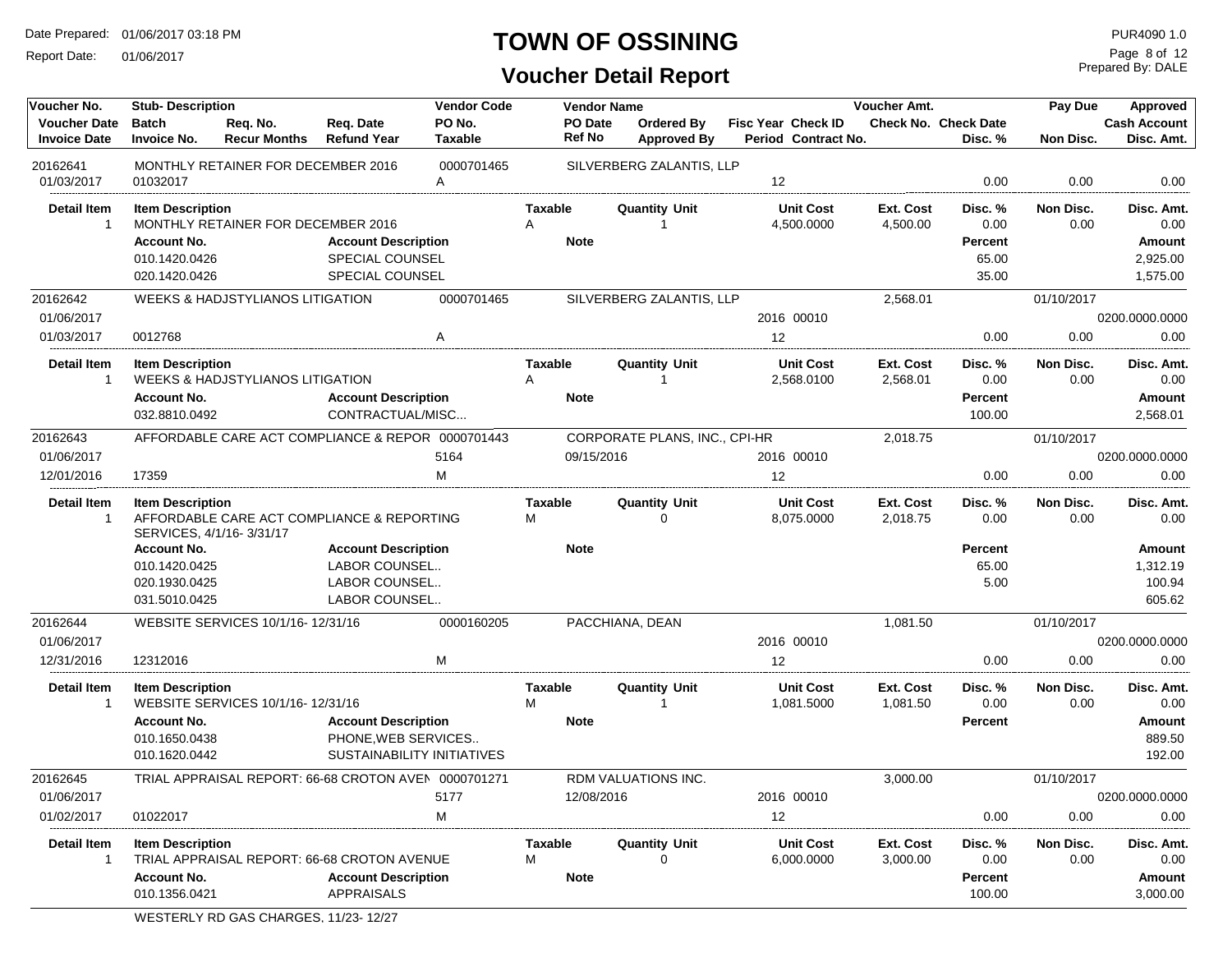Report Date: 01/06/2017

### **TOWN OF OSSINING**

## **Voucher Detail Report**

Prepared By: DALE Page 9 of 12

| Voucher No.                                | <b>Stub-Description</b>                               |                                      |                                                        | <b>Vendor Code</b>       |                        | <b>Vendor Name</b>       |                                         |                                           | Voucher Amt.          |                                        | Pay Due           | Approved                          |
|--------------------------------------------|-------------------------------------------------------|--------------------------------------|--------------------------------------------------------|--------------------------|------------------------|--------------------------|-----------------------------------------|-------------------------------------------|-----------------------|----------------------------------------|-------------------|-----------------------------------|
| <b>Voucher Date</b><br><b>Invoice Date</b> | <b>Batch</b><br><b>Invoice No.</b>                    | Req. No.<br><b>Recur Months</b>      | Req. Date<br><b>Refund Year</b>                        | PO No.<br><b>Taxable</b> |                        | PO Date<br><b>Ref No</b> | <b>Ordered By</b><br><b>Approved By</b> | Fisc Year Check ID<br>Period Contract No. |                       | <b>Check No. Check Date</b><br>Disc. % | Non Disc.         | <b>Cash Account</b><br>Disc. Amt. |
| 20162646                                   |                                                       | WESTERLY RD GAS CHARGES, 11/23-12/27 |                                                        | 0000030001               |                        | CON EDISON               |                                         |                                           | 51.17                 |                                        | 01/10/2017        |                                   |
| 01/06/2017                                 |                                                       |                                      |                                                        |                          |                        |                          |                                         | 2016 00010                                |                       |                                        |                   | 0200.0000.0000                    |
| 12/23/2016                                 | 12232016                                              |                                      |                                                        |                          |                        |                          |                                         | 12                                        |                       | 0.00                                   | 0.00              | 0.00                              |
| <b>Detail Item</b><br>$\mathbf{1}$         | <b>Item Description</b><br><b>Account No.</b>         | WESTERLY RD GAS CHARGES, 11/23-12/27 | <b>Account Description</b>                             |                          | Taxable<br><b>Note</b> |                          | <b>Quantity Unit</b><br>-1              | <b>Unit Cost</b><br>51.1700               | Ext. Cost<br>51.17    | Disc. %<br>0.00<br><b>Percent</b>      | Non Disc.<br>0.00 | Disc. Amt.<br>0.00<br>Amount      |
|                                            | 010.7110.0411                                         |                                      | GASOLINE                                               |                          |                        |                          |                                         |                                           |                       | 100.00                                 |                   | 51.17                             |
| 20162647                                   |                                                       | GERLACH PARK WATER BILL, 8/10-11/7   |                                                        | 0000150028               |                        |                          | VILLAGE OF OSSINING                     |                                           | 71.21                 |                                        | 01/10/2017        |                                   |
| 01/06/2017                                 |                                                       |                                      |                                                        |                          |                        |                          |                                         | 2016 00010                                |                       |                                        |                   | 0200.0000.0000                    |
| 12/08/2016                                 | 03-0483811-0                                          |                                      |                                                        |                          |                        |                          |                                         | 12                                        |                       | 0.00                                   | 0.00              | 0.00                              |
| <b>Detail Item</b><br>$\mathbf{1}$         | <b>Item Description</b><br><b>Account No.</b>         | GERLACH PARK WATER BILL, 8/10-11/7   | <b>Account Description</b>                             |                          | Taxable<br><b>Note</b> |                          | <b>Quantity Unit</b><br>-1              | <b>Unit Cost</b><br>71.2100               | Ext. Cost<br>71.21    | Disc. %<br>0.00<br><b>Percent</b>      | Non Disc.<br>0.00 | Disc. Amt.<br>0.00                |
|                                            | 010.7110.0410                                         |                                      | WATER                                                  |                          |                        |                          |                                         |                                           |                       | 100.00                                 |                   | Amount<br>71.21                   |
| 20162648                                   |                                                       | MONTHLY CHARGES, 12/16/16-01/15/2017 |                                                        | 0000031654               |                        | <b>CABLEVISION</b>       |                                         |                                           | 29.95                 |                                        | 01/10/2017        |                                   |
| 01/06/2017                                 |                                                       |                                      |                                                        |                          |                        |                          |                                         | 2016 00010                                |                       |                                        |                   | 0200.0000.0000                    |
| 12/19/2016                                 | 12192016                                              |                                      |                                                        |                          |                        |                          |                                         | 12                                        |                       | 0.00                                   | 0.00              | 0.00                              |
| <b>Detail Item</b><br>$\mathbf{1}$         | <b>Item Description</b>                               | MONTHLY CHARGES, 12/16/16-01/15/2017 |                                                        |                          | Taxable                |                          | <b>Quantity Unit</b><br>0               | <b>Unit Cost</b><br>0.0000                | Ext. Cost<br>29.95    | Disc. %<br>0.00                        | Non Disc.<br>0.00 | Disc. Amt.<br>0.00                |
|                                            | <b>Account No.</b><br>010.1110.0424                   |                                      | <b>Account Description</b><br>CONSULTANT/COMPUTER      |                          | <b>Note</b>            |                          |                                         |                                           |                       | <b>Percent</b><br>100.00               |                   | Amount<br>29.95                   |
| 20162649                                   | CONSULTING SERVICES                                   |                                      |                                                        | 0000060020               |                        |                          | FREDERICK P. CLARK ASSOCIATES           |                                           | 1,951.50              |                                        | 01/10/2017        |                                   |
| 01/06/2017                                 |                                                       |                                      |                                                        |                          |                        |                          |                                         | 2016 00010                                |                       |                                        |                   | 0200.0000.0000                    |
|                                            |                                                       |                                      |                                                        | M                        |                        |                          |                                         | 12                                        |                       | 0.00                                   | 0.00              | 0.00                              |
| <b>Multi Inv Num</b>                       |                                                       | <b>Multi Inv Date</b>                |                                                        | Multi Inv Amt.           |                        |                          | <b>Multi Inv Stub Desc</b>              |                                           |                       |                                        |                   |                                   |
| 4773<br>4769                               |                                                       | 12/12/2016<br>12/12/2016             |                                                        | 537.00<br>1,414.50       |                        | AHEARN                   | NOVEMBER 2016                           |                                           |                       |                                        |                   |                                   |
| <b>Detail Item</b><br>$\overline{1}$       | <b>Item Description</b><br><b>CONSULTING SERVICES</b> |                                      |                                                        |                          | Taxable<br>м           |                          | <b>Quantity Unit</b><br>0               | <b>Unit Cost</b><br>0.0000                | Ext. Cost<br>1,951.50 | Disc. %<br>0.00                        | Non Disc.<br>0.00 | Disc. Amt.<br>0.00                |
|                                            | <b>Account No.</b><br>020.8020.0413<br>020.8020.0413  |                                      | <b>Account Description</b><br>CONSULTANT<br>CONSULTANT |                          | <b>Note</b>            |                          |                                         |                                           |                       | <b>Percent</b>                         |                   | Amount<br>1,414.50<br>537.00      |
| 20162650                                   | ART INSTRUCTOR                                        |                                      |                                                        | 0000100003               |                        |                          | JEFFRIES, PAUL                          |                                           | 375.00                |                                        | 01/10/2017        |                                   |
| 01/06/2017                                 |                                                       |                                      |                                                        |                          |                        |                          |                                         | 2016 00010                                |                       |                                        |                   | 0200.0000.0000                    |
|                                            |                                                       |                                      |                                                        | M                        |                        |                          |                                         | 12                                        |                       | 0.00                                   | 0.00              | 0.00                              |
| <b>Multi Inv Num</b>                       |                                                       | <b>Multi Inv Date</b>                |                                                        | Multi Inv Amt.           |                        |                          | <b>Multi Inv Stub Desc</b>              |                                           |                       |                                        |                   |                                   |
| 120116                                     |                                                       | 12/01/2016                           |                                                        | 75.00                    |                        | ART CLASS                |                                         |                                           |                       |                                        |                   |                                   |
| 120816                                     |                                                       | 12/08/2016                           |                                                        | 75.00                    |                        | ART CLASS                |                                         |                                           |                       |                                        |                   |                                   |
| 121516                                     |                                                       | 12/15/2016                           |                                                        | 75.00                    |                        | ART CLASS                |                                         |                                           |                       |                                        |                   |                                   |
| 122216                                     |                                                       | 12/22/2016                           |                                                        | 75.00                    |                        | ART CLASS                |                                         |                                           |                       |                                        |                   |                                   |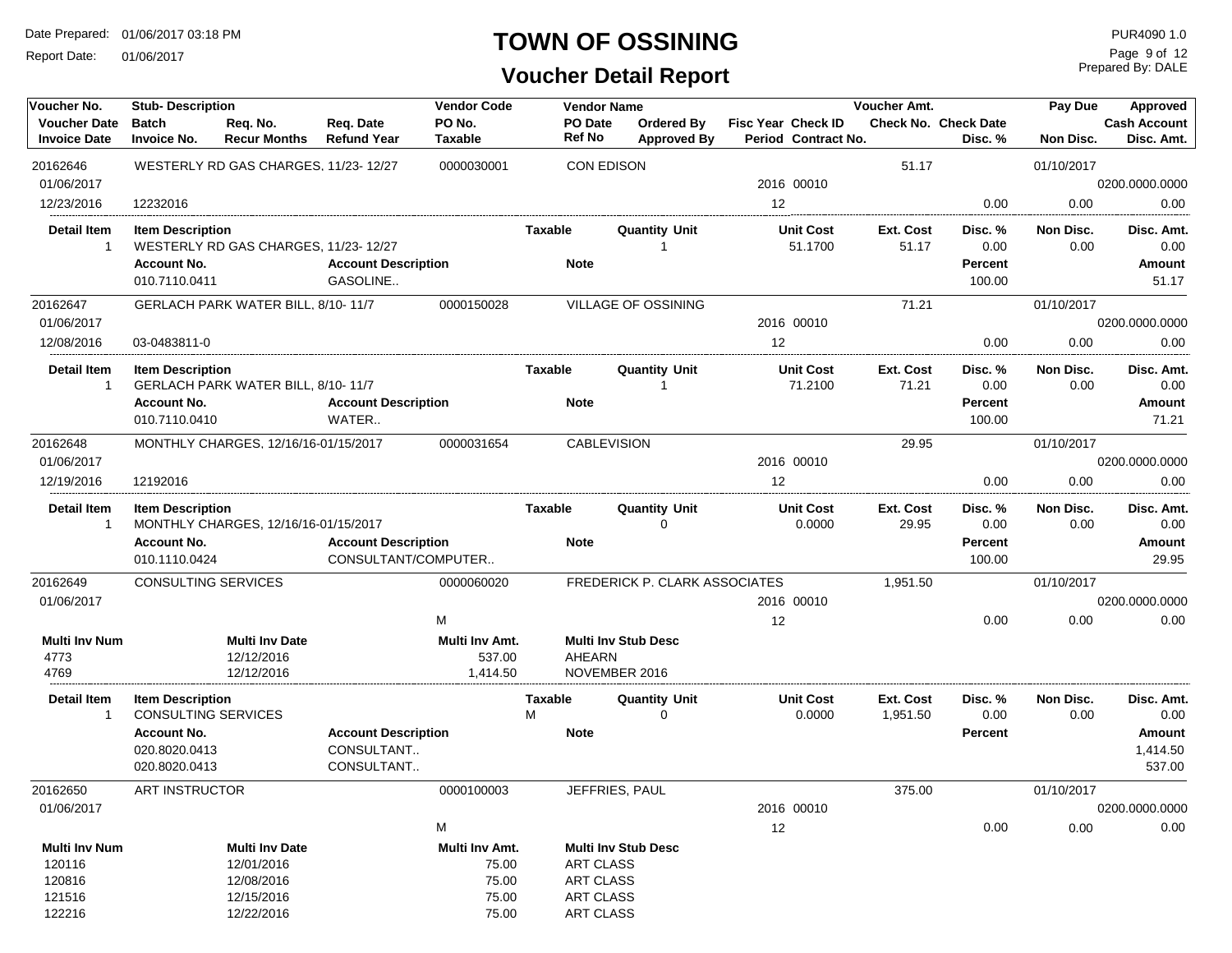Report Date: 01/06/2017

### **TOWN OF OSSINING**

## **Voucher Detail Report**

Prepared By: DALE Page 10 of 12

| Voucher No.                                | <b>Stub-Description</b>                            |                                     |                                                 | <b>Vendor Code</b>                    |              | <b>Vendor Name</b>                 |                                    |                                           | <b>Voucher Amt.</b>   |                                        | Pay Due           | Approved                          |
|--------------------------------------------|----------------------------------------------------|-------------------------------------|-------------------------------------------------|---------------------------------------|--------------|------------------------------------|------------------------------------|-------------------------------------------|-----------------------|----------------------------------------|-------------------|-----------------------------------|
| <b>Voucher Date</b><br><b>Invoice Date</b> | <b>Batch</b><br><b>Invoice No.</b>                 | Req. No.<br><b>Recur Months</b>     | Req. Date<br><b>Refund Year</b>                 | PO No.<br><b>Taxable</b>              |              | PO Date<br><b>Ref No</b>           | Ordered By<br><b>Approved By</b>   | Fisc Year Check ID<br>Period Contract No. |                       | <b>Check No. Check Date</b><br>Disc. % | Non Disc.         | <b>Cash Account</b><br>Disc. Amt. |
| 20162650<br><b>Multi Inv Num</b><br>122916 | <b>ART INSTRUCTOR</b>                              | <b>Multi Inv Date</b><br>12/29/2016 |                                                 | 0000100003<br>Multi Inv Amt.<br>75.00 |              | JEFFRIES, PAUL<br><b>ART CLASS</b> | <b>Multi Inv Stub Desc</b>         |                                           |                       |                                        |                   |                                   |
| <b>Detail Item</b><br>-1                   | <b>Item Description</b><br>ART INSTRUCTOR          |                                     |                                                 |                                       | Taxable<br>M |                                    | <b>Quantity Unit</b><br>0          | <b>Unit Cost</b><br>0.0000                | Ext. Cost<br>375.00   | Disc. %<br>0.00                        | Non Disc.<br>0.00 | Disc. Amt.<br>0.00                |
|                                            | <b>Account No.</b><br>010.6772.0437                |                                     | <b>Account Description</b><br>PROFESSIONAL FEES |                                       |              | <b>Note</b>                        |                                    |                                           |                       | Percent<br>100.00                      |                   | Amount<br>375.00                  |
| 20162651                                   | <b>SOCIAL WORKER</b>                               |                                     |                                                 | 0000110040                            |              |                                    | KLEIN, DEBORAH                     |                                           | 1,064.00              |                                        | 01/10/2017        |                                   |
| 01/06/2017                                 |                                                    |                                     |                                                 |                                       |              |                                    |                                    | 2016 00010                                |                       |                                        |                   | 0200.0000.0000                    |
| 12/30/2016                                 | 122016                                             |                                     |                                                 | M                                     |              |                                    |                                    | 12                                        |                       | 0.00                                   | 0.00              | 0.00                              |
| Detail Item<br>-1                          | <b>Item Description</b><br><b>SOCIAL WORKER</b>    |                                     |                                                 |                                       | Taxable<br>M |                                    | Quantity Unit<br>0                 | <b>Unit Cost</b><br>0.0000                | Ext. Cost<br>1,064.00 | Disc. %<br>0.00                        | Non Disc.<br>0.00 | Disc. Amt.<br>0.00                |
|                                            | <b>Account No.</b><br>010.6772.0437                |                                     | <b>Account Description</b><br>PROFESSIONAL FEES |                                       |              | <b>Note</b>                        |                                    |                                           |                       | Percent<br>100.00                      |                   | <b>Amount</b><br>1,064.00         |
| 20162652                                   | <b>DANCE INSTRUCTOR</b>                            |                                     |                                                 | 0000110006                            |              |                                    | KELLY, CAMERON                     |                                           | 350.00                |                                        | 01/10/2017        |                                   |
| 01/06/2017                                 |                                                    |                                     |                                                 |                                       |              |                                    |                                    | 2016 00010                                |                       |                                        |                   | 0200.0000.0000                    |
| 12/29/2016                                 | 122016                                             |                                     |                                                 | м                                     |              |                                    |                                    | 12                                        |                       | 0.00                                   | 0.00              | 0.00                              |
| <b>Detail Item</b><br>-1                   | <b>Item Description</b><br><b>DANCE INSTRUCTOR</b> |                                     |                                                 |                                       | Taxable<br>м |                                    | <b>Quantity Unit</b><br>0          | <b>Unit Cost</b><br>0.0000                | Ext. Cost<br>350.00   | Disc. %<br>0.00                        | Non Disc.<br>0.00 | Disc. Amt.<br>0.00                |
|                                            | <b>Account No.</b>                                 |                                     | <b>Account Description</b>                      |                                       |              | <b>Note</b>                        |                                    |                                           |                       | Percent                                |                   | <b>Amount</b>                     |
|                                            | 010.6772.0437                                      |                                     | PROFESSIONAL FEES                               |                                       |              |                                    |                                    |                                           |                       | 100.00                                 |                   | 350.00                            |
| 20162653                                   | BREAD - WIN                                        |                                     |                                                 | 0000070168                            |              |                                    | GM DIRECT DISTRIBUTOR CORP.        |                                           | 31.82                 |                                        | 01/10/2017        |                                   |
| 01/06/2017                                 |                                                    |                                     |                                                 |                                       |              |                                    |                                    | 2016 00010                                |                       |                                        |                   | 0200.0000.0000                    |
| 12/23/2016                                 | 03161225100                                        |                                     |                                                 |                                       |              |                                    |                                    | 12                                        |                       | 0.00                                   | 0.00              | 0.00                              |
| <b>Detail Item</b><br>1                    | <b>Item Description</b><br>BREAD - WIN             |                                     |                                                 |                                       | Taxable      |                                    | Quantity Unit<br>0                 | <b>Unit Cost</b><br>0.0000                | Ext. Cost<br>31.82    | Disc. %<br>0.00                        | Non Disc.<br>0.00 | Disc. Amt.<br>0.00                |
|                                            | <b>Account No.</b><br>010.6773.0423                |                                     | <b>Account Description</b><br>FOOD SUPPLIES     |                                       |              | <b>Note</b>                        |                                    |                                           |                       | Percent<br>100.00                      |                   | <b>Amount</b><br>31.82            |
| 20162654                                   | FOOD - WIN                                         |                                     |                                                 | 0000700455                            |              | C-TOWN                             |                                    |                                           | 169.67                |                                        | 01/10/2017        |                                   |
| 01/06/2017                                 |                                                    |                                     |                                                 |                                       |              |                                    |                                    | 2016 00010                                |                       |                                        |                   | 0200.0000.0000                    |
| 12/28/2016                                 | 12282016                                           |                                     |                                                 |                                       |              |                                    |                                    | 12                                        |                       | 0.00                                   | 0.00              | 0.00                              |
| Detail Item<br>$\mathbf 1$                 | <b>Item Description</b><br>FOOD - WIN              |                                     |                                                 |                                       | Taxable      |                                    | <b>Quantity Unit</b><br>0          | <b>Unit Cost</b><br>0.0000                | Ext. Cost<br>169.67   | Disc. %<br>0.00                        | Non Disc.<br>0.00 | Disc. Amt.<br>0.00                |
|                                            | <b>Account No.</b><br>010.6773.0423                |                                     | <b>Account Description</b><br>FOOD SUPPLIES     |                                       |              | <b>Note</b>                        |                                    |                                           |                       | Percent<br>100.00                      |                   | <b>Amount</b><br>169.67           |
| 20162656                                   | <b>WORK CLOTHES</b>                                |                                     |                                                 | 0000020030                            |              |                                    | <b>BOB'S ARMY &amp; NAVY STORE</b> |                                           | 615.00                |                                        | 01/10/2017        |                                   |
| 01/06/2017                                 |                                                    |                                     |                                                 |                                       |              |                                    |                                    | 2016 00010                                |                       |                                        |                   | 0200.0000.0000                    |
|                                            |                                                    |                                     |                                                 | M                                     |              |                                    |                                    | 12                                        |                       | 0.00                                   | 0.00              | 0.00                              |
| <b>Multi Inv Num</b>                       |                                                    | <b>Multi Inv Date</b>               |                                                 | Multi Inv Amt.                        |              |                                    | <b>Multi Inv Stub Desc</b>         |                                           |                       |                                        |                   |                                   |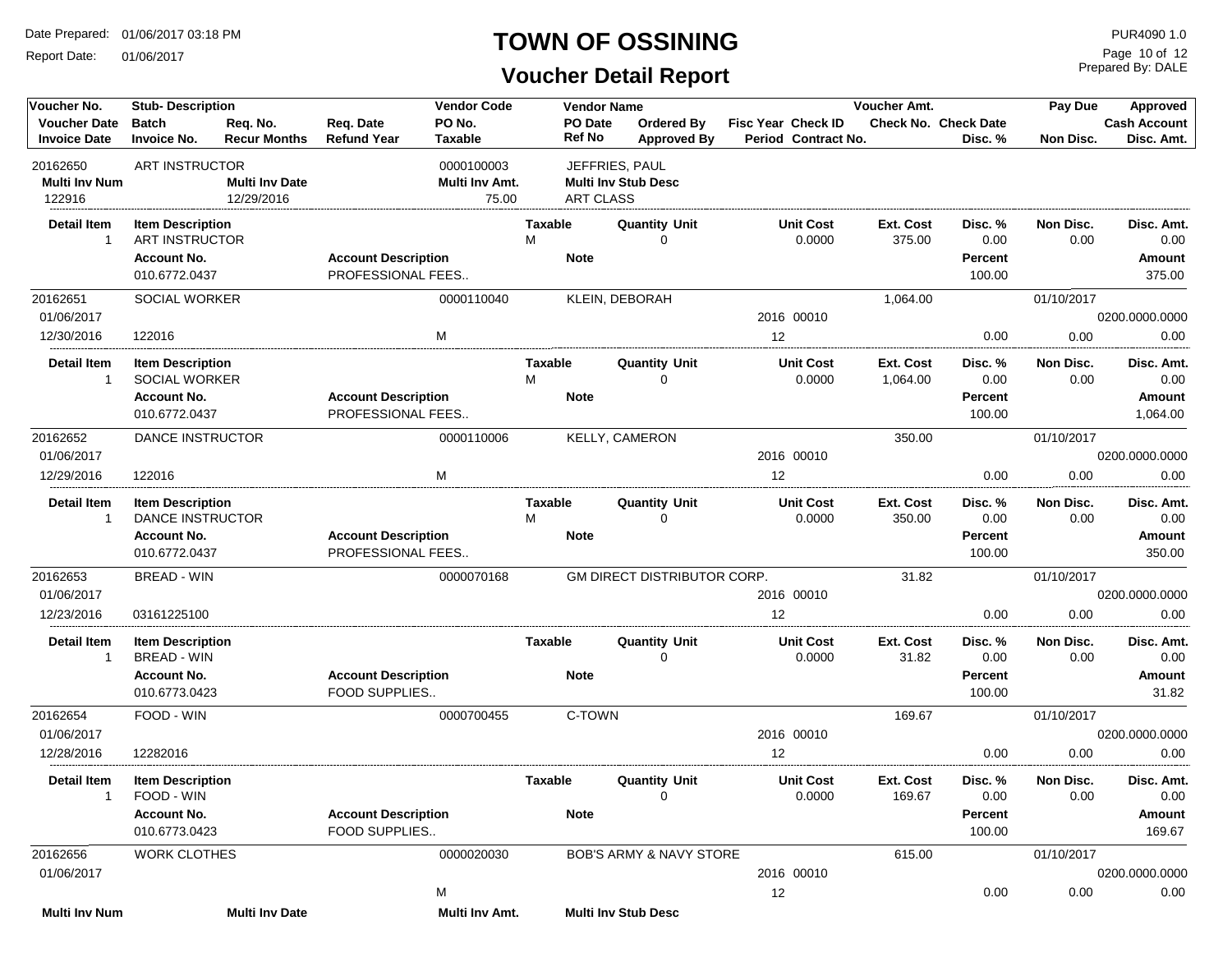Report Date: 01/06/2017

### **TOWN OF OSSINING**

## **Voucher Detail Report**

Prepared By: DALE Page 11 of 12

| Voucher No.                                | <b>Stub-Description</b>     |                                 |                                 | <b>Vendor Code</b>       |                          | <b>Vendor Name</b>                  |                                           | Voucher Amt.                     |                                 | Pay Due          | Approved                          |
|--------------------------------------------|-----------------------------|---------------------------------|---------------------------------|--------------------------|--------------------------|-------------------------------------|-------------------------------------------|----------------------------------|---------------------------------|------------------|-----------------------------------|
| <b>Voucher Date</b><br><b>Invoice Date</b> | <b>Batch</b><br>Invoice No. | Req. No.<br><b>Recur Months</b> | Req. Date<br><b>Refund Year</b> | PO No.<br><b>Taxable</b> | PO Date<br><b>Ref No</b> | Ordered By<br><b>Approved By</b>    | Fisc Year Check ID<br>Period Contract No. |                                  | Check No. Check Date<br>Disc. % | Non Disc.        | <b>Cash Account</b><br>Disc. Amt. |
| 20162656                                   | <b>WORK CLOTHES</b>         |                                 |                                 | 0000020030               |                          | <b>BOB'S ARMY &amp; NAVY STORE</b>  |                                           |                                  |                                 |                  |                                   |
| <b>Multi Inv Num</b>                       |                             | <b>Multi Inv Date</b>           |                                 | Multi Inv Amt.           |                          | <b>Multi Inv Stub Desc</b>          |                                           |                                  |                                 |                  |                                   |
| 8965                                       |                             | 12/21/2016                      |                                 | 163.58                   |                          | AWERDICK, JACKET                    |                                           |                                  |                                 |                  |                                   |
| 9014                                       |                             | 12/29/2016                      |                                 | 315.00                   |                          | <b>BERMEO.PANTS &amp; SHIRTS</b>    |                                           |                                  |                                 |                  |                                   |
| 8928                                       |                             | 12/06/2016                      |                                 | 136.42                   |                          | <b>AWERDICK, PANTS &amp; SHIRTS</b> |                                           |                                  |                                 |                  |                                   |
| <b>Detail Item</b>                         | <b>Item Description</b>     |                                 |                                 |                          | <b>Taxable</b>           | <b>Quantity Unit</b>                | <b>Unit Cost</b>                          | Ext. Cost                        | Disc. %                         | <b>Non Disc.</b> | Disc. Amt.                        |
| -1                                         | <b>WORK CLOTHES</b>         |                                 |                                 |                          | M                        |                                     | 0.0000                                    | 615.00                           | 0.00                            | 0.00             | 0.00                              |
|                                            | <b>Account No.</b>          |                                 | <b>Account Description</b>      |                          | <b>Note</b>              |                                     |                                           |                                  | Percent                         |                  | <b>Amount</b>                     |
|                                            | 010.6772.0416               |                                 | UNIFORMS                        |                          |                          |                                     |                                           |                                  | 100.00                          |                  | 615.00                            |
| 20162657                                   | <b>MEALS</b>                |                                 |                                 | 0000700133               |                          | HUBBARD'S CUPBOARD, LLC             |                                           | 6,065.00                         |                                 | 01/10/2017       |                                   |
| 01/06/2017                                 |                             |                                 |                                 |                          |                          |                                     | 2016 00010                                |                                  |                                 |                  | 0200.0000.0000                    |
| 12/30/2016                                 | 122016                      |                                 |                                 | M                        |                          |                                     | 12                                        |                                  | 0.00                            | 0.00             | 0.00                              |
| <b>Detail Item</b>                         | <b>Item Description</b>     |                                 |                                 |                          | <b>Taxable</b>           | <b>Quantity Unit</b>                | <b>Unit Cost</b>                          | Ext. Cost                        | Disc. %                         | Non Disc.        | Disc. Amt.                        |
| 1                                          | <b>MEALS</b>                |                                 |                                 |                          | M                        | $\Omega$                            | 0.0000                                    | 6,065.00                         | 0.00                            | 0.00             | 0.00                              |
|                                            | <b>Account No.</b>          |                                 | <b>Account Description</b>      |                          | <b>Note</b>              |                                     |                                           |                                  | <b>Percent</b>                  |                  | Amount                            |
|                                            | 010.6770.0418               |                                 | CONTRACTUAL/FOOD                |                          |                          |                                     |                                           |                                  |                                 |                  | 3,600.00                          |
|                                            | 010.6771.0418               |                                 | CONTRACTUAL/FOOD                |                          |                          |                                     |                                           |                                  |                                 |                  | 2,296.00                          |
|                                            | 010.6773.0401               |                                 | SUPPLIES                        |                          |                          |                                     |                                           |                                  |                                 |                  | 169.00                            |
| 20162658                                   | OFFICE SUPPLIES             |                                 |                                 | 0000190004               |                          | STAPLES, INC. AND SUBSIDIARIES      |                                           | 394.52                           |                                 | 01/10/2017       |                                   |
| 01/06/2017                                 |                             |                                 |                                 |                          |                          |                                     | 2016 00010                                |                                  |                                 |                  | 0200.0000.0000                    |
|                                            |                             |                                 |                                 |                          |                          |                                     | 12                                        |                                  | 0.00                            | 0.00             | 0.00                              |
| <b>Multi Inv Num</b>                       |                             | <b>Multi Inv Date</b>           |                                 | <b>Multi Inv Amt.</b>    |                          | <b>Multi Inv Stub Desc</b>          |                                           |                                  |                                 |                  |                                   |
| 3323831307                                 |                             | 12/10/2016                      |                                 | 30.67                    |                          | PETTY CASH BOOKS & DOCKET BOOKS     |                                           |                                  |                                 |                  |                                   |
| 3323831346                                 |                             | 12/10/2016                      |                                 | 363.85                   |                          | TONER, PAPER, CALENDARS             |                                           |                                  |                                 |                  |                                   |
| <b>Detail Item</b>                         | <b>Item Description</b>     |                                 |                                 |                          | <b>Taxable</b>           | <b>Quantity Unit</b>                | <b>Unit Cost</b>                          | <b>Ext. Cost</b>                 | Disc. %                         | Non Disc.        | Disc. Amt.                        |
| $\overline{1}$                             | <b>OFFICE SUPPLIES</b>      |                                 |                                 |                          |                          | U                                   | 0.0000                                    | 394.52                           | 0.00                            | 0.00             | 0.00                              |
|                                            | <b>Account No.</b>          |                                 | <b>Account Description</b>      |                          | <b>Note</b>              |                                     |                                           |                                  | <b>Percent</b>                  |                  | Amount                            |
|                                            | 010.1110.0401               |                                 | SUPPLIES                        |                          |                          |                                     |                                           |                                  | 100.00                          |                  | 394.52                            |
| <b>Total Vouchers reported:</b>            |                             | 45                              |                                 |                          |                          |                                     |                                           | <b>Total GL Detail Reported</b>  |                                 |                  | 49,346.39                         |
|                                            |                             |                                 |                                 |                          |                          |                                     |                                           | <b>Total Amount All Vouchers</b> |                                 |                  | 49.346.39                         |